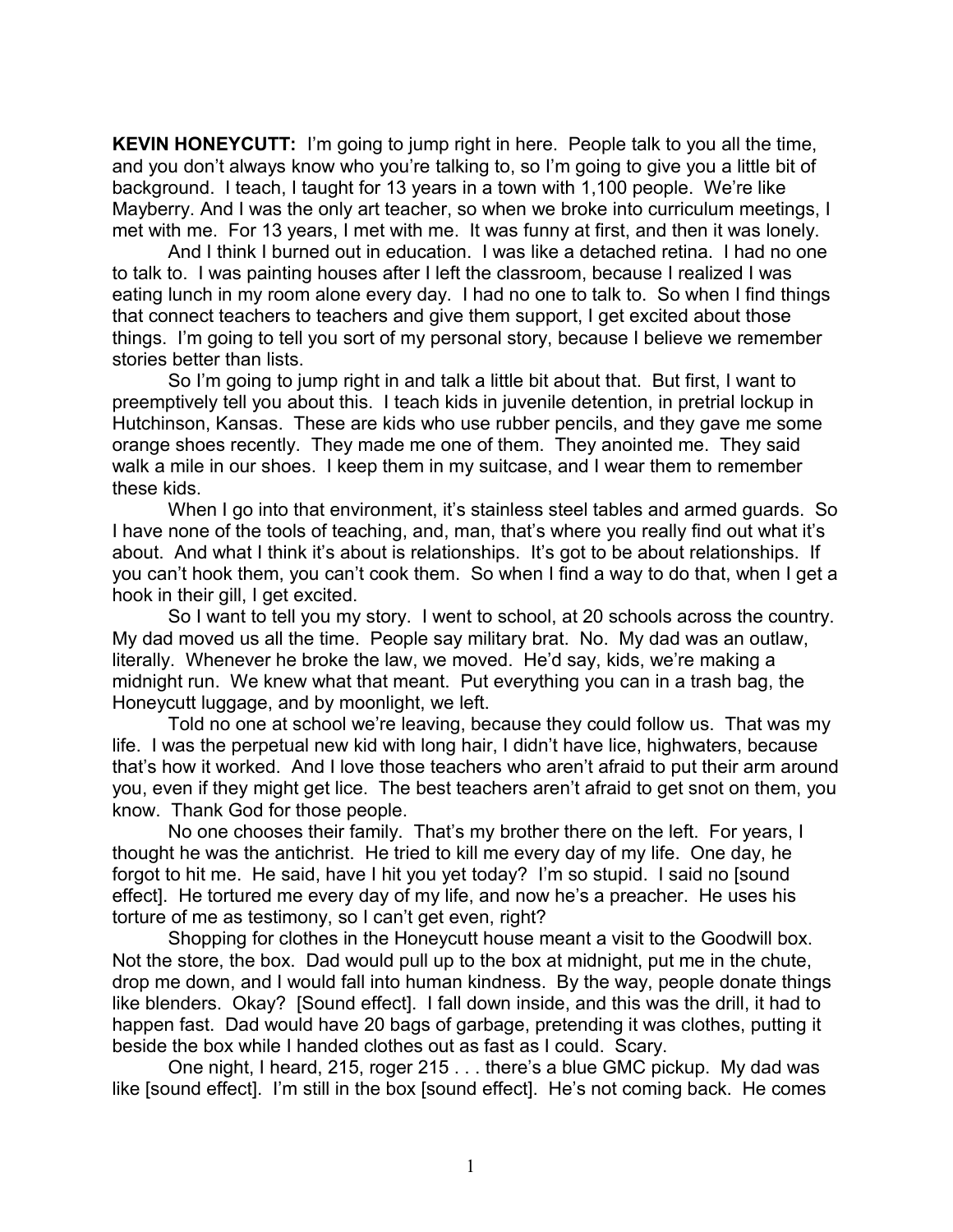back an hour later. I was convinced he wasn't [sound effect]. Get in. I like climb in the back slot. I'm out. We're home. Busted open bags, that was school clothes shopping night. We wore what that process gave us.

We talk about school bullying, talk about cyber-bullying, talk about kids being nice to kids. This is personal for me, you know. I ask kids, how do you want to spend your heartbeats? When you were in your mom's tummy, your little heart started beating [sound effect]. And it's still beating today, and you only get so many beats. How do you want to spend yours? I'm not wasting any.

And I'm honored that you're spending yours with me, so I'm going to bust my hump to make sure something I say means something to you, I hope. I hope. You can only dream as big as your experience, and the Honeycutt dream was to one day, live in a doublewide trailer with, with skirting. Ah. If you didn't live in the trailer park, you don't know what I mean, but the upper class people in the trailer park have skirting.

You go to their house for trick or treating, because they got chocolate. The middle class, bales of hay around the trailer, and the poor people, nothing. Just the wind blows through, right? And a mobile home is not mobile once the tires go flat, unless there's a tornado, then they're mobile again.

This is the house I got on the bus in front of. Dad was drunk, probably passed out, if he didn't hit mom last night. Tell me why I need phonics? And you'd better be good. It can't be wah, wah, wah, wah, wah. You've got to hook me, man. I've got to believe you're real.

I love real teachers. The three-fingered shop teacher talking about band saw safety, I believe that guy, you know. My second biggest fear in the world was tornadoes. It's hard to live in a dwelling that's third less safe to a ditch or a low-lying area, right? Trailers are finger food for tornadoes. They come through town. Oh, there's trailers, yum. That was my second biggest fear.

My first biggest fear was my dad. There he is right there. That's not him. That's how I felt about him. In second grade, my dad was, my job was to hide dad's guns when he was drunk. I was the designated person who could know where his guns were, and I couldn't tell him. Tell me why I need math. You'd better be able to grab my imagination, and if you can, you can set me free.

Create playgrounds of possibility, but I've got to feel you. You've got to be real. When Madeline Hunter said, kids don't care how much you know until they know how much you care. That's it. Here's what I've learned since. You know that part of your brain, that red part there, that part that's been with us since we were upper-Paleolithic hunter-gatherers, the part we survive with? That's the part kids use when they are traumatized, when they are bullied, when they are scared, when they are from toxic homes.

That outside part, the real wrinkly part, it's called the neo-cortex. It means new bark. It's about as thick as six playing cards. Okay? We have a six-layered neo-cortex. The only creature on earth close to us is the bottlenose dolphin. It has a five-layered neo-cortex. It means we can learn in one generation. We can learn to survive an Ice Age. We can change. We can adapt. And that's exciting. And what I learned is when you're in that survival part of your brain, researchers call it downshifting.

The other part doesn't work as if it goes offline, so we've got to create a safe space where kids can learn. If they're just scared, if they're just traumatized, if they're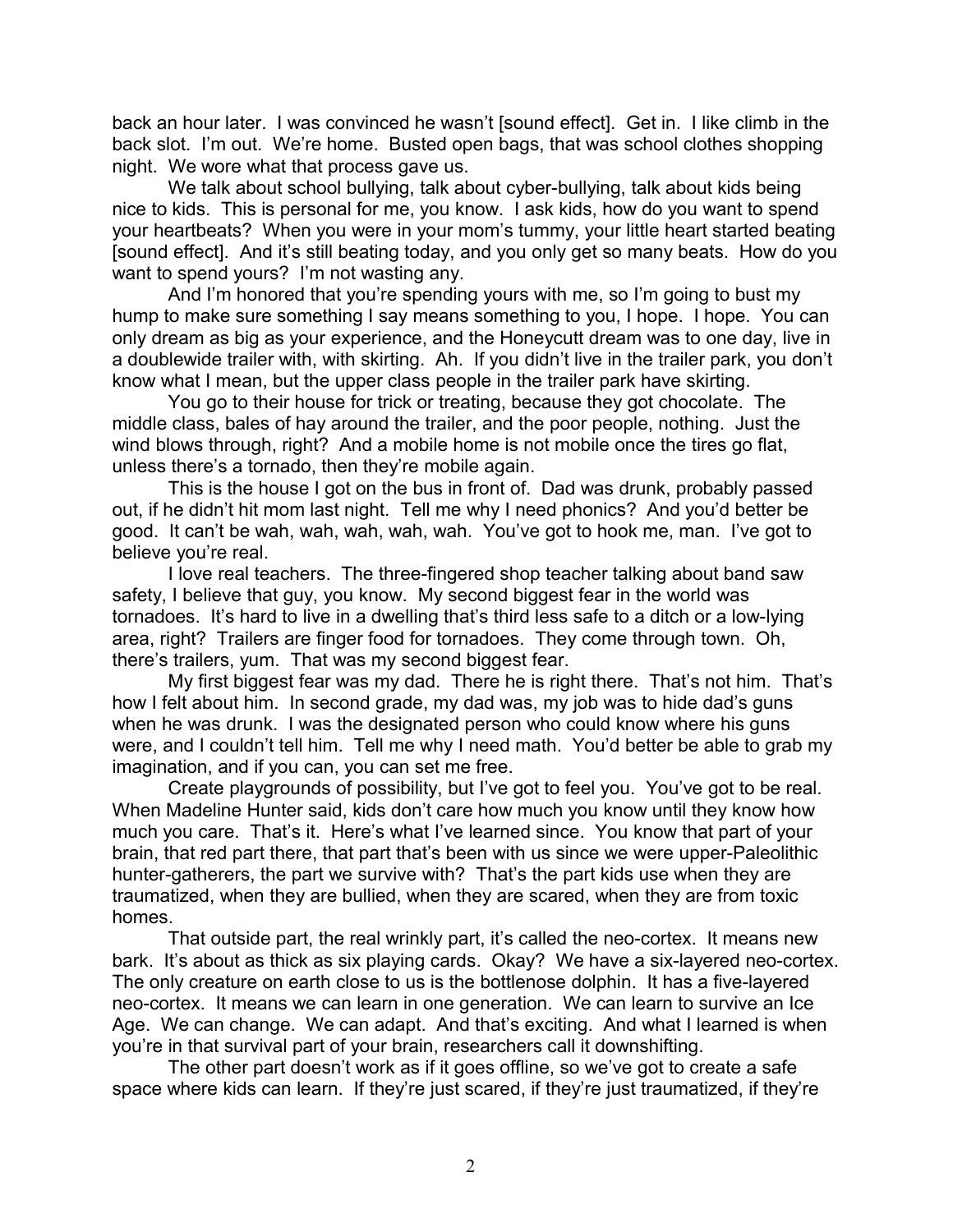just worried, it's extremely hard, you know what I mean, to get their attention. They want to, but it's hard. So I talk about this digital playground. I travel all over the country talking about online safety and cyber-bullying, and I talk to kids at all grade levels, parents, and I have this conversation.

And what I'm convinced is, our kids are growing up on playgrounds that didn't exist when we were kids. No one taught me to be an online parent. Mom sent me out the back door and said go play. Don't come back until the porch light comes on. We're having Helper Helper. There's no hamburger again. And that was life. We stepped on nails, got big by dogs, but mom and dad understood the world we played in.

I think the world has changed more in our generation than any generation in human history. We're doing the best we can, but our kids are growing up and making decisions now, right now, and so I think we've got to get onto that playground. My kid asked me when I was, oh, let's see, I was coaching football, and I was teaching art K-12, my kid, when he was this big said, dad, will you build me a treehouse?

It's like every dad's dream, man. I wanted to build him a treehouse. I said, soon, as soon as football season's over. When football season's over, it's cold, so I didn't get it done that year. The next year, dad, treehouse. Soon. The next year, dad, treehouse. Soon. The next year, dad, treehouse. I almost waited too long. I got a 4-foot by 8-foot sheet of plywood, stuck it in the tree, went [sound effect] done.

He said, dad. I said, what? He said, that's a deer stand. I said, use your imagination. He said, fine. Let's sleep up there tonight. I said, in a deer stand? When it's 2:30 in the morning, I wake up. I've got snot-cicles. I'm so cold. I said, Ben. What? It's cold. I know. Wouldn't it be cool if I had walls? Kids know exactly what to say to make you feel about this big, you know?

So I went to my wife. She made the biggest mistake in our 20-year marriage this day, because I said, can I build him a cool treehouse? And she just said, go for it. See, men need boundaries. I was about to overcompensate. I went to the local lumberyard and wrote a check for \$1,000 worth of stuff, and we started building this.

The neighbors are at the fence going what's he doing? This ruined property values for two blocks in both directions. It sleeps five kids. It's air conditioner, microwave, refrigerator, cable TV, wireless Internet, carpet. The only thing we couldn't figure out is a bathroom. It's hard to put plumbing in a tree, but my son and I are very inventive. We devised a very clever funnel and hose arrangement that works for us. Don't stand under the tree.

When my wife saw this, she gave the tree to the boys. Enjoy, she said. And my kid's up there, and he's a good kid. Your kids are good kids. I always say though even good kids will do stupid things if no one's watching. Who believes me? Even good kids will do stupid things if no one's watching. How about this? Even good adults will do stupid things if no one's watching. Tiger Woods. Do you know what I'm saying?

So kids can do almost anything, which is so exciting and scary at the same time. One day, I go up the ladder, and I've got to tell you, I'm larger than I was when I built this. Getting through that opening now is like going through the birthing canal for me. Okay? I need like Lamaze. I'm like push, push, and my kid usually hears me coming.

Well, one day I get up there. I don't make a lot of noise. When I open the door, he closed his laptop very fast. It was weird. I was like, hey, Ben [sound effect]. What? I'm like, what's up, buddy? Nothing. No, really. Where were you just now? It's private.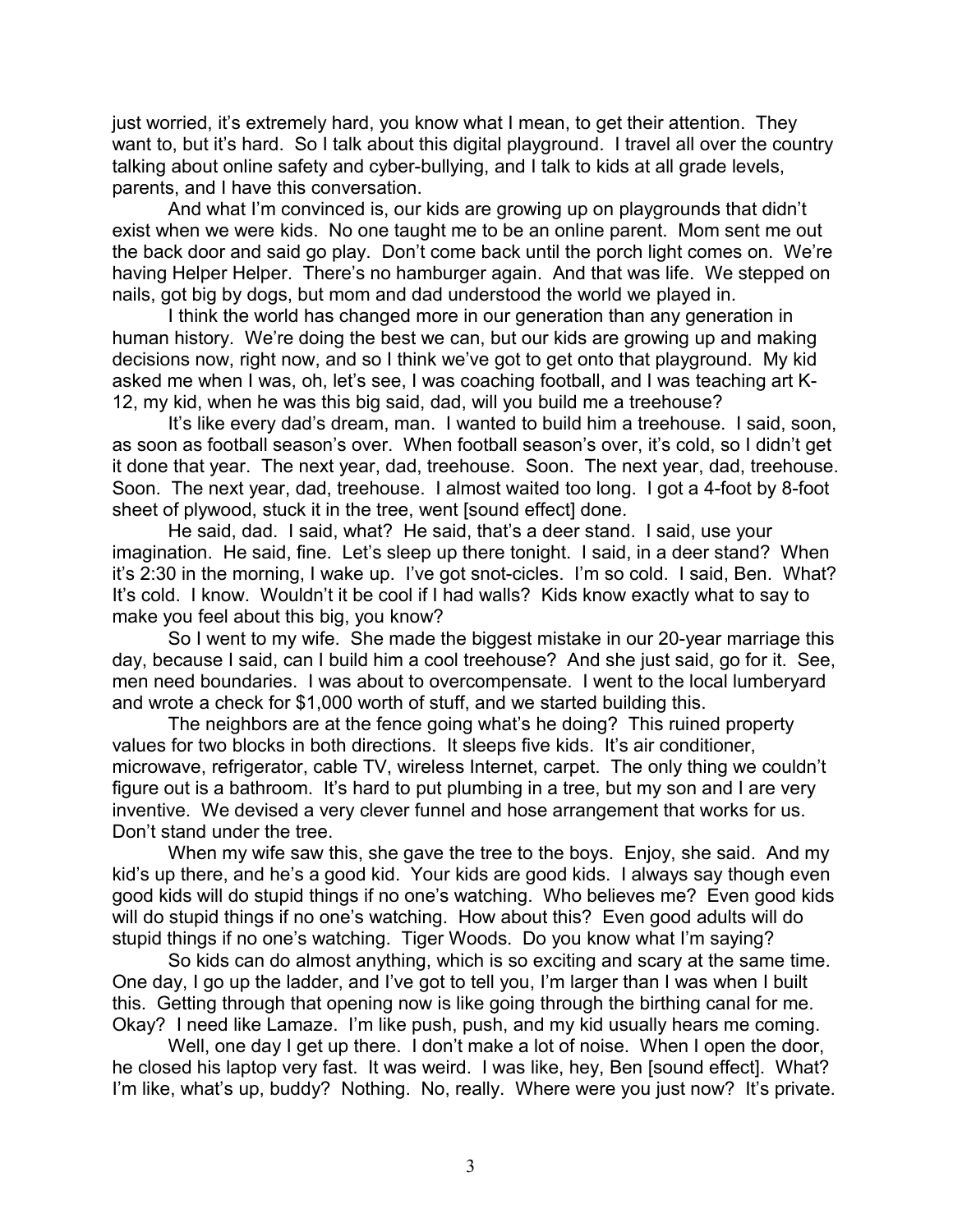Last year, private. This year, private. That voice just came. I said, no, really. Where were you? It's none of your business. I said, what did you say to me? My wife said, you speak to him, I'll talk to the other kids.

We only have one child, thank you. It's one of those moments when as a dad, you either cowboy up or walk away [sound effect]. I realized I had a free-range Web user living in my house. We hadn't talked. And I remember, when I was 12, I found my dad's secret library. And it was analog, and it changed my life. Why hadn't I thought about all the things my good kid might accidentally do? I just hadn't. It's always next year's conversation.

I said, Ben, I need to know what you're doing from now on. He said, why do you got to be up in my business? Now how come you can't say up in my business without your neck doing this right here? Why do you got to be up in my business? I could pull something just trying to say it. I said, I'm your dad. It's my job to ruin your life. He said, you're doing a good job.

We started having a conversation we should have had a long time ago, you know, but we just started a little bit late. It wasn't easy. It was an hour long. I cried, yelled, raised my voice. He cried. He got mad. My gosh. We had to bridge the gap. I became my father. You ever do that, become your parent, say something your parent said that you swore you'd never say to your kids, and you say it?

I said it, as long as you're under my roof. He said, I'm in a tree. He had a point. I mean, smart, right? I said, I have a chainsaw. What we did was move the computer into the family room and started asking questions. He did not like this, you know, but it started, I had to move onto the digital playground.

I've got to tell you, I'm 43. Okay? I'm not natural at this. I'm a 12:00 flasher. Sounds bad. Everything in my house is flashing 12:00, because I can't program it. Okay? I'm not a natural. Okay? So my wife and I divide it up. She's the master of Facebook. I'm the master of instant messaging. We learn, and we work together.

See, when I saw him instant messaging his friends, here's my rule, you can only talk to people I know in real life. Not just you, I know in RL. So he's talking to Isaac, his good buddy he's known since preschool. No problem. We're watching *CSI Miami*. It's a particularly riveting episode.

He gets up with his laptop and goes to the laundry room. I didn't even notice. Half an hour later, my phone rings. It's an angry father. Your kid's saying mean stuff to my kid online. I said, no he's not. He's sitting right [sound effect]. When I was a kid, my dad would yell my name, and my butt would tingle in anticipation, you know. You know how it was wired? It's like, oh no.

I don't think our kids have that wiring. I said, Ben. Uh-huh. What happened? I was talking to Ike. He said something that made me mad, then I said something, then he said something, then I said something. I said, oh. You made a mistake. You're grounded from the laptop for a week. What? Did you do something stupid? Yes.

You know, it's out there. What kids need to know is it's out there. See, what happens, and this is why I tell kids all the time, I'm not here to scare them half to death. I want them to realize reality. Let's say you're my BFF. We talk about everything, everything, all the time. Then we get in a fight in the cafeteria, and now we hate each other. Never happens with girls, right?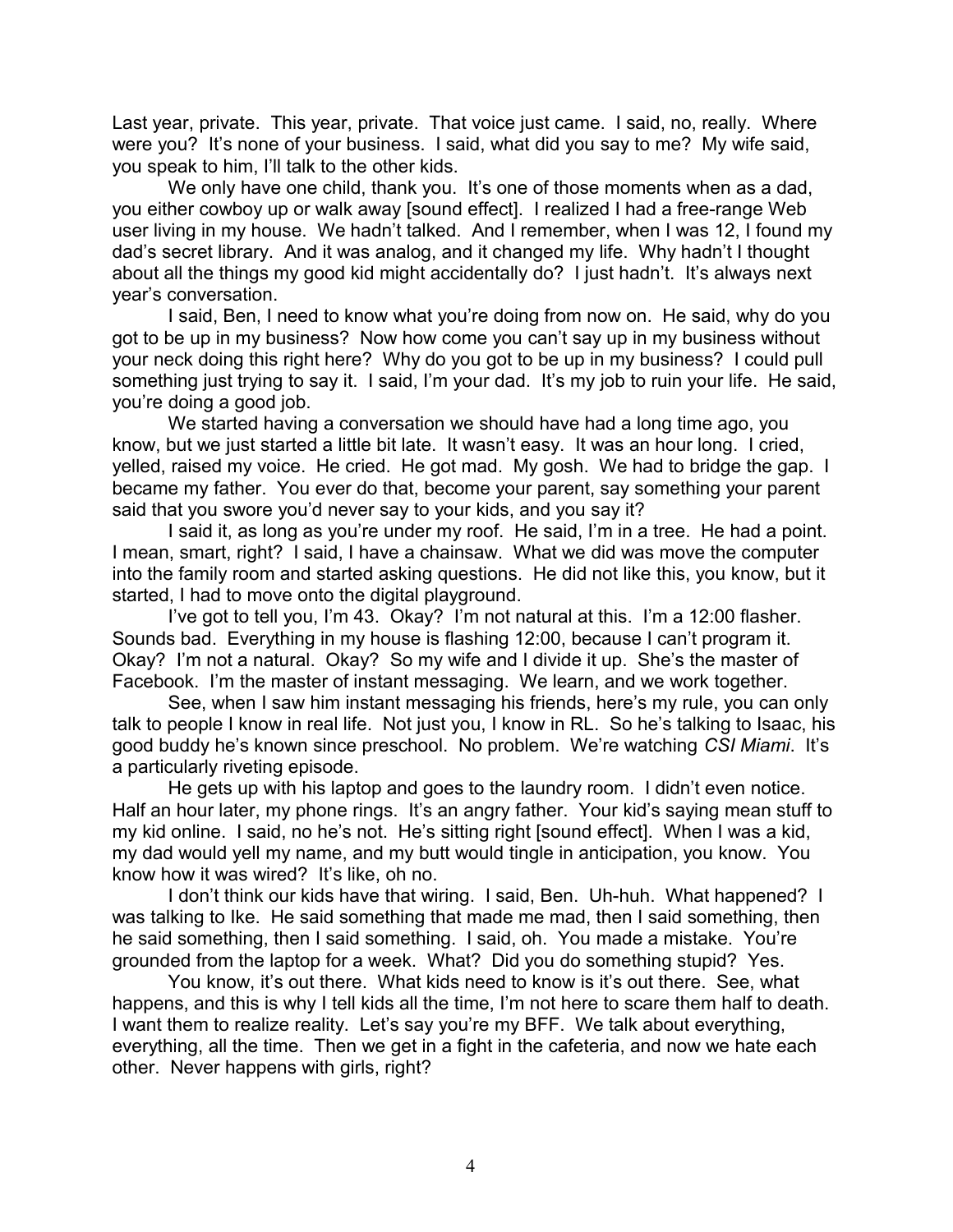You were saving your chat history, which means everything I said for the last six months is on your hard drive. What could you do with that? So I say to my kid, some conversations are still best mouth to ear. This is online. This is on the record. But it's just my, do you trust them forever? You're running for President in 20 years. You're way ahead in the polls. You're about to win, until the *Enquirer* offers your former BFF \$1 million for the chat history. Are they still your BFF?

I see kids all over the country squirm a little bit. They look over at their BFF, and they think for the first time. I can tell that they're thinking for the first time. Here's the inside of the treehouse. There's my kid back then. There's my ugly foot. When it lightnings, we get out of the tree. I had a couple try to rent this for their honeymoon. It just felt wrong, you know.

We grew up with technology too. Now you may not feel this, but I felt my kids are so fast. I used to live at the school. Midnight, I'd be at the school learning software. Why? I had to get my kids ready for the future, so I hated the computer. They brought it in my room, and said it was going to make my life easier. Your grade book's now in the computer. But they made us keep the old grade book. Now I've got two. How is that easier, you know?

I didn't want it. I didn't want it. But then I started realizing one day in the darkroom, while we were developing film, that no newspaper was using a darkroom anymore. This was fun. This was artistic, but I was getting my kids ready for the past. Not to mention that high school kids break wind, and you can't open the door in there.

So I started learning Photoshop, and I'm at the school. How come the manual for software is bigger than the Bible? How is that possible? I'm there at like 2:00 in the morning. The phone rings. I live two blocks from the school. My wife says, you like being married? That's not a good way to start a conversation. I said, yes. She said, get home. But, honey, I have, get home, I have to be a day ahead of the, get home.

Next day the kids came in, and I said, guys, Photoshop came in. I don't know how to use it. If you could learn it and teach me, they said, Honeycutt, we know you're old. We've got your back. That's when I realized I was teaching the wrong thing. I was trying to teach technology, when I should have teaching with technology. It's just a pencil of now. No one teaches with pencil.

So I would say, kids, this is due Friday. You can do it like last year, use Photoshop. Either way, it's due Friday. I don't know how to use Photoshop. Good luck. And what did they do? Learned it, taught each other, and went for it, right? Some kids still did it on paper. I call it tradigital teaching, traditional digital teaching. Let the kids' learning style tell you what they want to do. Sometimes, it's best with Elmer's glue and Popsicle sticks, sometimes software. It depends.

So here's my theory. Our kids have grown up playing video games. My kid grew up playing a game with 13 buttons, all right. I had this. Remember this? The joystick and one button. Thirteen buttons. 12:00 flasher. I don't know what they do. My dad, my kid tries to lure me into playing. Dad, play Madden Football. No. Why? Because you'll beat me, and I'll hate it.

But, dad, don't you coach football? You played back in the day. The day? What's that supposed to mean? He's picturing brontosauruses lumbering across the earth in black and white. He said, you've probably got old school skills. You've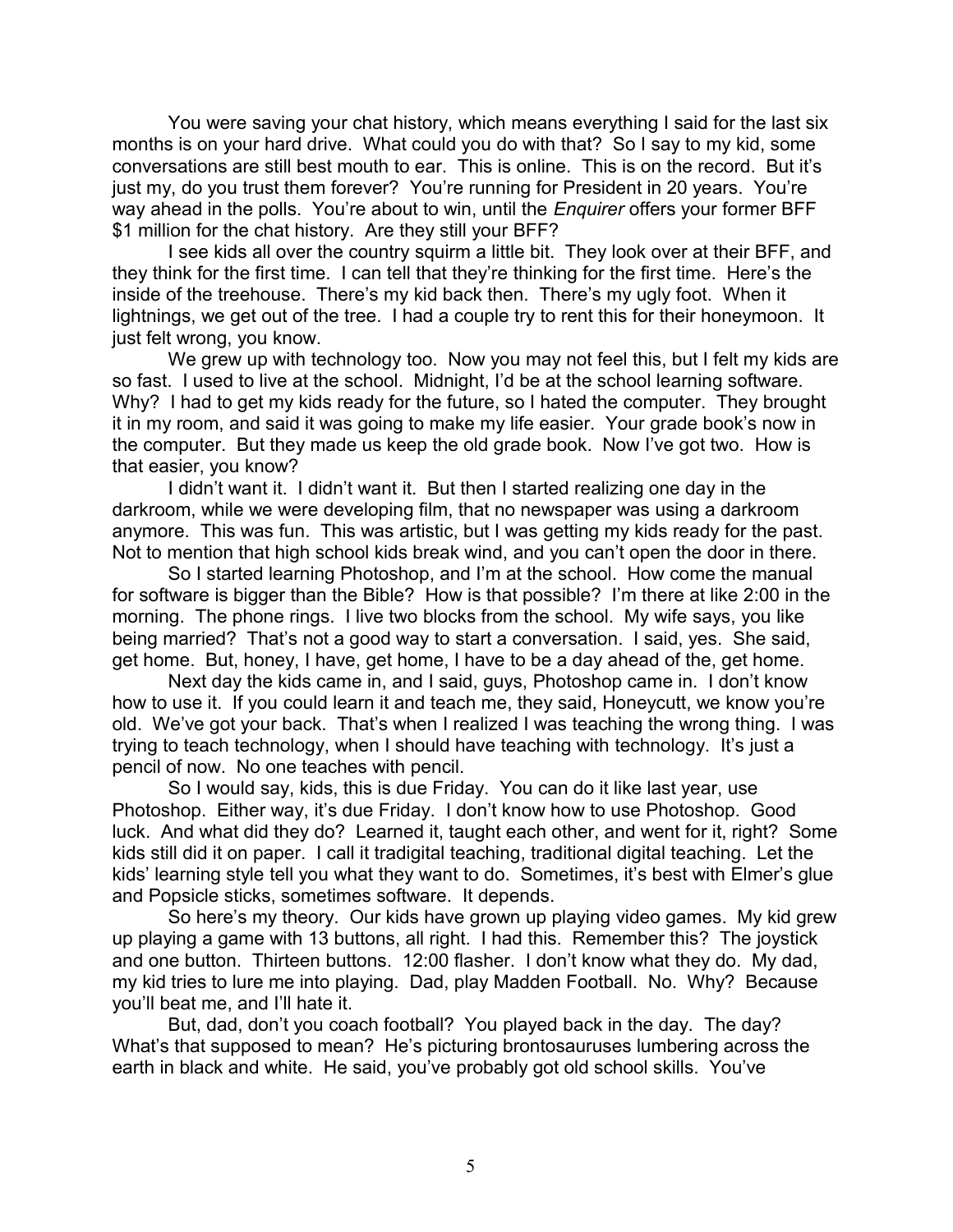probably got accidental skills, and I'm so stupid, because I'm starting to believe it might be true.

So I have a technique lot of dads use called randomly press any button as fast as you can for no apparent reason. Offense, defense, punt. Offense, defense, punt. And I beat him. Ha. He said, dad, you're amazing. And I'm so stupid, because I thought it was true. The very next game, he just sat and spiked my butt. He beat me. He smoked my ruin. And I was mature, I'm like your game is lame. I went down from the tree, went into the garage, and got out the cardboard box marked Atari, and I set it up old school.

Now back in the day, you had controllers. One that worked. One that was broke that you gave your friend when they came over. Remember? You were there. Guess which one I gave my son? I said, you're on my playground now, boy. He said, dad, you're embarrassing yourself. And we played PacMan [sound effect], and I beat him the first game. The little sucker beat me every game after that with a broken joystick. This will give you a complex. This can give you a complex.

Research that I've been following on these kids who've grown up with these devices suggest that they can make 110 decisions per minute. Now the only people who could think that fast from our generation were astronauts and fighter pilots. By the way, I didn't say good decisions. They make remarkably fast decisions and sometimes too fast. I think we need to slow them down sometimes and get them to think.

The military loves these kids. They're flying the Predator drone, and they're great at it. Their eye-hand coordination is off the charts. Dr. Robert Ballard, the guy who found the Titanic. Great guy. Well, these underwater submersibles that he uses, he likes gamers to be at the joystick. I asked him, could I ever do that? He said, what'd you play? Atari. Not a chance. Not a chance.

How many of you have a Wii at your house? The Wii changed my life, because for the first time, I could beat my kid in video games, because I can bowl in real life, and I can bowl with the Wii. I can play tennis in real life. I can play tennis with the Wii. That boxing game? Be careful. You will die.

Because by the time you know you're in trouble, the reaper's already got his cold, icy hand on your neck, you know. I bought the Wii Fit, because I'm a wee fat. So I bought the Wii Fit, and I made a bad mistake. I climbed on it in front of my family, didn't know what it was going to do. You know how she measures you, and she has that cute little voice?

Measuring, measuring, measuring, and then she says in front of my wife and kid, that's obese. Like I need this. Okay? I paid money for this. It's calling me fat in front of my family. I said, hush. Be quiet. Shut your cake hole. Shut it. Shut it. I climbed back on. Measuring, measuring, one at a time, please. Hey, hey, hey. I lost 15 pounds on the Wii. I gained it back. I've gained and lost the same 15 pounds so many times, my fat has déjà vu. But I'm working on it. I'm working on it.

I'm seeing senior citizens in retirement homes doing bowling tournaments from wheelchairs, and I think that's cool. It's not hard anymore. This stuff is actually getting easier. So playing on the same playground with our kid is getting easier. It doesn't have to be so complicated anymore.

These kids you're teaching today, their world has always had computers. I remember the first ones came to my high school in 1984. We got two, because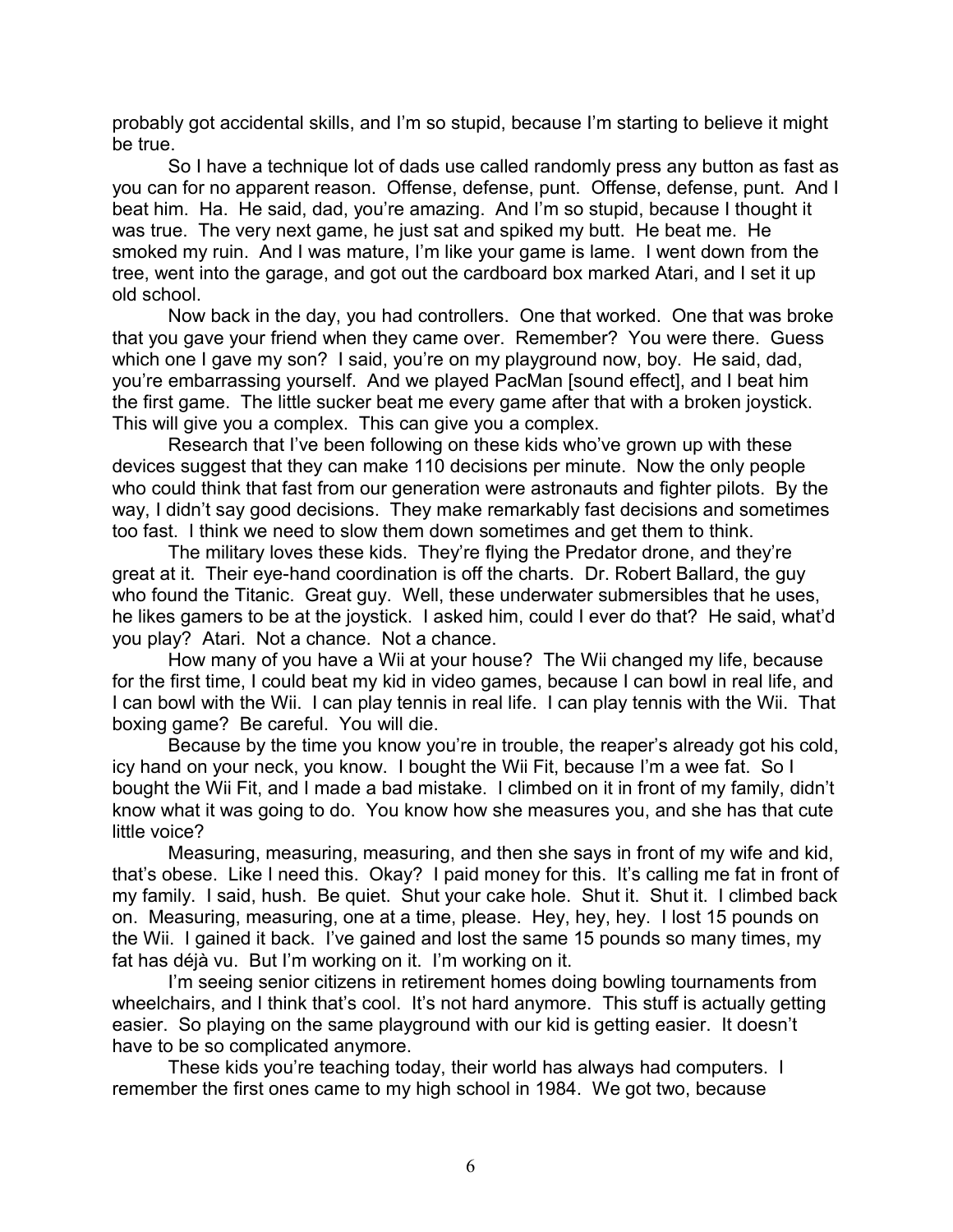Williamsburg High School had one. We had twice as much technology as they did. We didn't know what they did. They cost a fortune. They roped them off with armed guards, you know. You weren't allowed to touch them.

The first laptops, they weren't laptops, they were suitcases. They cost a fortune, 30-second battery life. They were terrible. Our kids have cool, cool laptops. Remember the first cell phones? You had a bag, an antenna, you pointed it at NORAD. Rick, I'm on a cellular phone. Cellular, Rick. Get it right. Good grief. It's like \$17 a minute. It's awesome.

Our kids have got cool phones. They changed the world, these phones. But have we talked about this in education? As parents, have we talked about what these amazing phones can do, because they can be the best or worst thing in the world. When the Model A came out, the best and worst thing in the world. It can get you to your job interview. It can get you to your wedding. It can get you killed without driver's ed.

And there were moms and dads who said, I'm not getting in that contraption. I'll keep riding my horse, thank you. And their kid raised themselves in a Model A, and I don't think we can do that. Suddenly, this had a camera. I can take your picture. What is your personal policy? Quick, three, two, one, it's on Facebook. I want your 12-yearold daughter to have a policy, because you talked about it.

What is that as a family? Are you going to talk about that, you know? You can do video. You could do video from the Smithsonian and take it to class and hand it in, or a fistfight in the high school bathroom. Are we talking about it? They're going to do it. Raise your hand if you made a mistake in puberty. I love the honest ones. Here's my next question. Can I google it? This is sort of the difference in generations.

Our kids' lives our out there. I think we've got to talk to them about what they put out there, and make sure it represents them the way they want to be represented. Video games and the Internet. And that sort of came along and changed everything, and we're learning as fast as we can, education. I have a group of ladies called the digital grannies. They meet once a month where I work.

They called me and said, can you teach us about Facebook and Twitter and MySpace? I said, why? We want to mentor our grandkids, but we don't want to embarrass them. I love these people. They don't get any staff development or continuing ed points. They come just to learn, because they want to meet their grandkids on the digital playground and not hug them in MySpace. The room smells like optimism and Ben Gay. I love these ladies.

So how do you get information? This is sort of how the world is changing. Back in my day, you know, I had a brain, and I knew people I talked to, these were analog brains, the blue things. I subscribed to journals. I read my snail mail. I'm on a list server too, and I google. That's my sphere of learning, and it's pretty good. Compared to the old days, it's pretty good.

I look at two kinds of minds these days, the networked mind and the standalone mind. These two people apply for a job in my district. I'm a school board member now on my second term, and I feel like if you're going to talk about this stuff, you ought to live it a little bit, make sure that you're talking true.

Well, the mind on the left, this kid applies for a job in my district. He's Mensa smart, but he's one google ahead of me. When I need something, he googles it. I can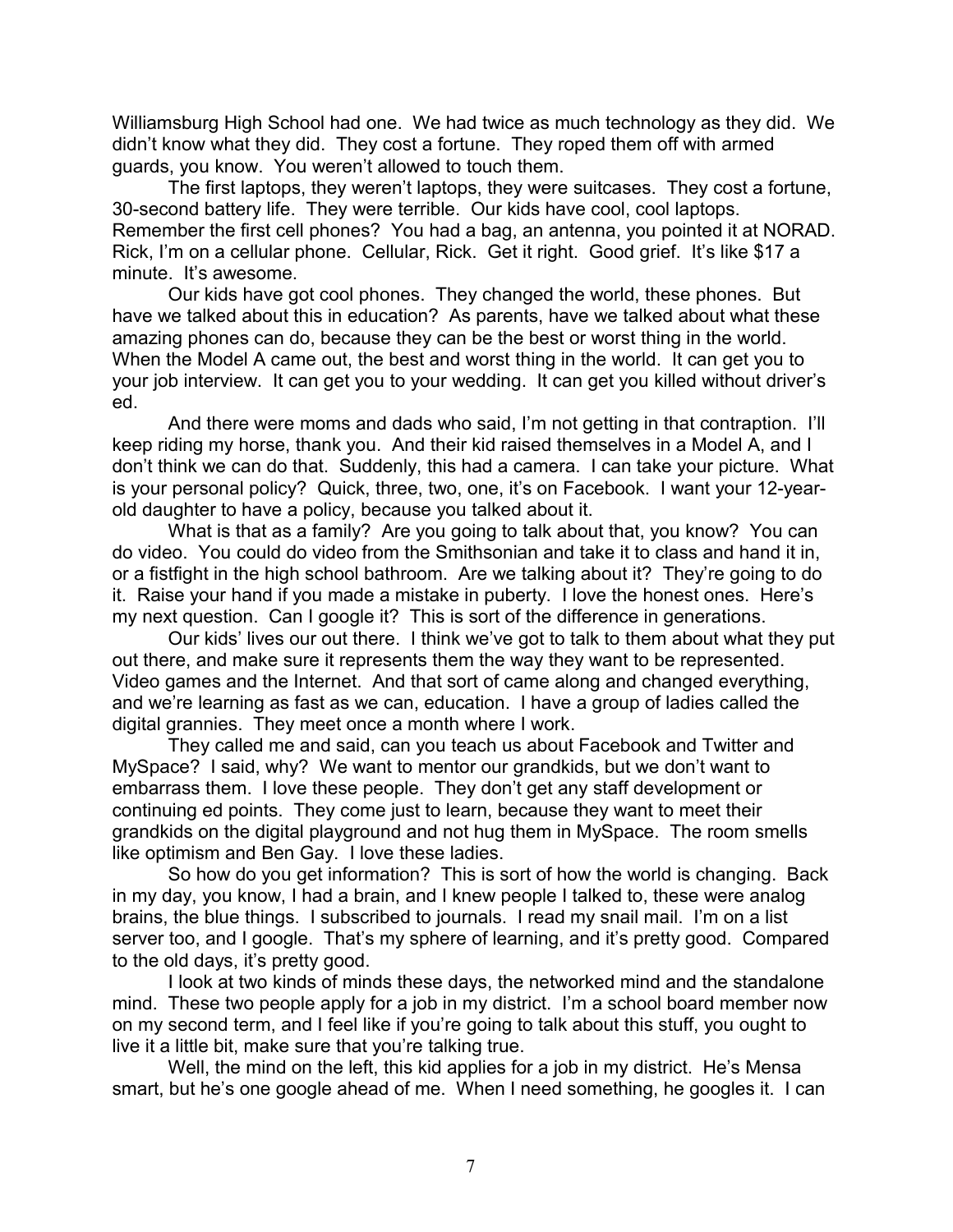google it too. This girl applies for a job, and she's networked with a thousand other educators and ed tech folks around the world. They both ask a question at the same time. What's the difference in the quality of the information they get, you know what I mean? So the world is sort of moving this way.

I think our kids are playing with the model on the left. They're growing up, and they're being pubescent there. I think they could be leveraging that to build a legacy that gets them a scholarship. But we're not talking about it, for the most part, I think. Here's my kid's analog network. These are the people he has to see in real life to talk to, right? Now it's not really true. Mom and I are on the left over there, and we're fairly digital.

By the way, how many of you find out things about your kid because of Facebook that they wouldn't even tell you in the living room? My kid, you know, I learn about his life through his status updates on Facebook. Here's his analog interfaces, the things he uses, the tools that he uses, okay, and here's his digital interfaces.

And by the way, we're involved. I check his Facebook page every day. Why? I want to have an opinion. I'm his dad. I try not to bother him too much, but I do look to see who he's calling friends. Because back in our day, we'd say you are who you hang out with. On Facebook, if I click someone, and I see a Satanist theme, I'm going to have an opinion.

And I say, Ben, if you ever want to do anything, people think you're friends just like the old days. It doesn't change that much, right, the things we have to talk about? Here's his digital network. Oh, my gosh. My brain couldn't even think this way. So I think our kids are juggling their lives, the digital life and their analog life. Do you ever try to get your kid's attention when they're attached to a phone or something?

You're like, hey, hey, hey, hey, hey, hey. Dad. Like, yes, I've been here the whole time. You almost have to amputate their digital limbs, right [sound effect]? Your kid can write the *Preamble to the Constitution* in text in his pocket, while making eye contact with you and having a conversation. It's amazing.

This is what I ask kids all the time. Everything you've ever posted is in your lifelong resume. No it's not. I took it down. Yes, it is. I can use the way back machine to see your site from yesterday or the day before or the day before. Think before you post. This is a big thing with kids. We wrote on bathroom walls. They painted over it. This stuff can be out there. I just want kids to think.

And it's not a bad thing to be a good person. What's bad about that? Will their digital footprint get them the scholarship or lose them the scholarship? I want them thinking now, and we've got to start talking about these things. What will their legacy be? In the old days, the tombstone on the left, that's me. A little morose, but I was a husband and a father. If you want to know more, talk to my old friends. I hope they're nice.

Now the one on the right. Want to learn more about me? My life's out there. I try to build that positively, so people will know what I thought, right, and I want our kids to do that too. They're doing it anyway. I think we have to talk about doing it well, doing it in a positive way. So how will they get started? They already did. Before your kids were born, mom had already posted their sonogram picture. Their digital resume already started, and they're going to jump in there somewhere, and, hopefully, not crash, right?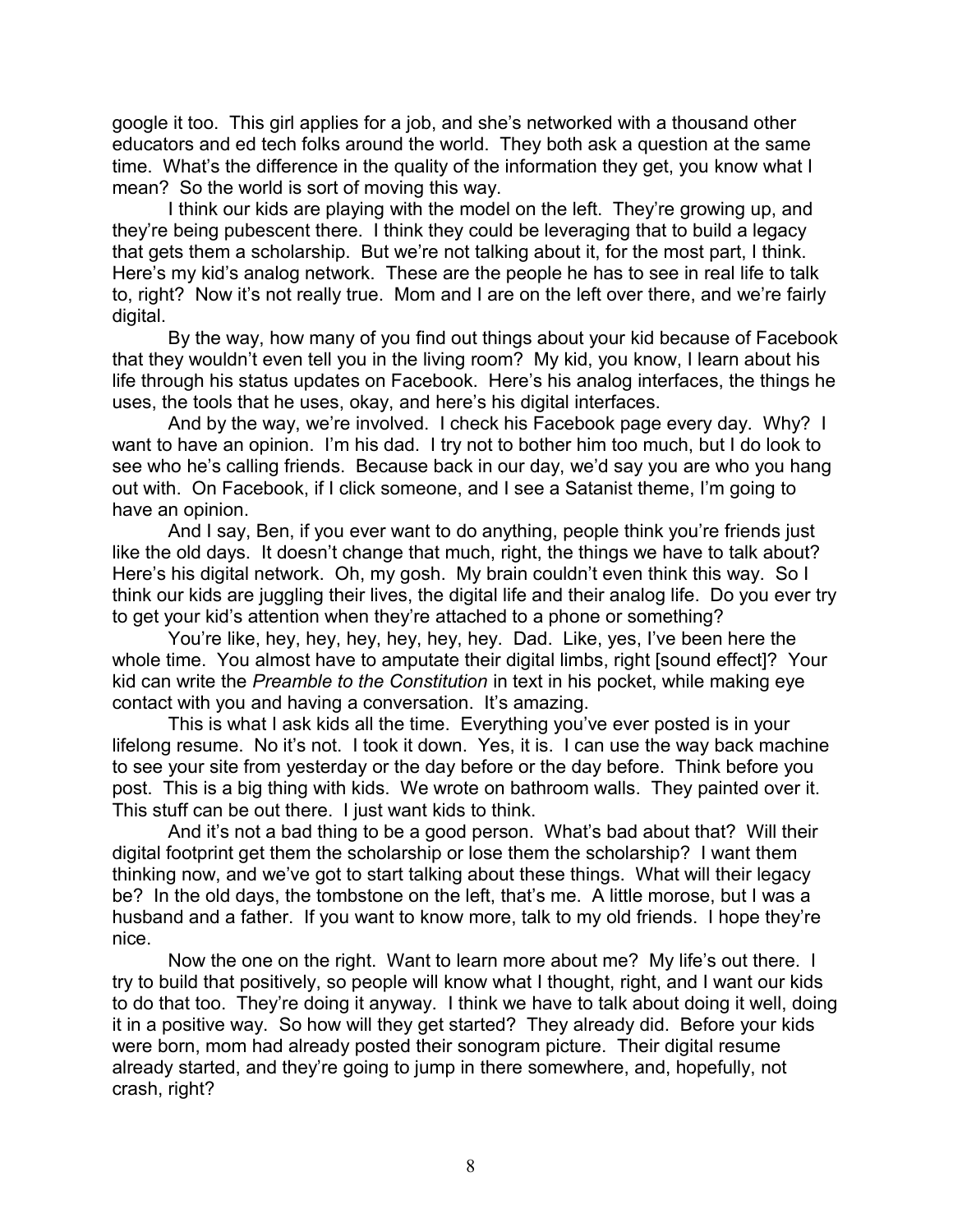I think we rehearse these things in the classroom. How many of you use Twitter? Twitter. I want to talk about Twitter for a minute, because it's been on *Oprah*. Once it's been Oprah-ized, I feel like I can talk about it, right? But Twitter is, I say something, then you say something. And these little things we say, these tweets, move this way, and everyone in our network can see the things we say.

I call it thought-casting. Now this is for the world, and I can google those things. I want us to build Twitter bulletin boards, where kids in class write something on a, with a dry erase marker on a laminated card, and you sort of move them like this. And kids talk to each other, and when they do something mean, you can bring them over and say, Jason, that thing you just tweeted, how do you think it might make Stacy feel?

Oh, yeah. Let's rethink that. Cool. He takes it back, and he rewrites it and puts it back. Okay. Then a few years later, when he does Twitter for the first time, he goes, oh, this is like Mrs. Johnson's bulletin board. And, hopefully, he remembers the adjacent lessons that we taught in analog, in a tradigital way back in the classroom.

I don't think you have to have all this to teach netiquette. I think the cyber golden rule, what, do unto others as you'd have them to onto, you still works. Just add the word online to the end. It still works, right? Don't talk to strangers online, right?

Now here's something I've been thinking for the last three years. When I stopped teaching art, I felt really bad, because I knew some schools that didn't have art teachers, and I wanted them to have art. So I went home that summer, I sat down with my wife, who teaches K-4 in like a one-room school environment. The kids have laptops. It's like Laura Ingalls Wilder meets 21<sup>st</sup> Century, right? She's the only K-4 teacher in their building.

They don't have an art teacher, so I record 135, 10-minute art lessons, drawing lessons that align to standards curriculum. When your kid draws the fire ant, I say head, abdomen, thorax three times. I say exoskeleton. I say insect. I say six legs. I call it Trojan horse learning. While Ricky thinks he's an artist, and he is, I'm going to sneak that in his ear, and he won't even know why he passes on the science test.

It's sneaky. Ten minutes. They're short. Why? You don't have time. You can do this at the board in the front of the room and actually take ten minutes maybe, right? So, anyway, this is out there, and I've been doing it for three years. I've got, 3,300 members on this network, half kids, half teachers. Interesting. I have sort of a virtual school.

Now are kids mean to each other? Do they find each other? No. Why? I asked them not to. On the front page, see, ArtSnacks is a positive learning community. Be sure the words and pictures you post are always appropriate for our littlest artists. And, guess what? They do. Kids can rise to the occasion. They can be nice to each other.

Seven-hundred and fifty-thousand page hits in 3 years, how many times do you think a kid has tried to pee in the pool, do you know what I mean, do something inappropriate? Once. Once. You know, I wish school could work like that. I have a nearly one-to-one student teacher ratio here. This is my Petri dish. I want to see if we can teach kids in virtual places.

I want to tell you the story of this kid, 16-year-old at a school with no art teacher. He's on the ArtSnacks network, and he says to me in a private message, can you give me art lessons? I want to go to his school. I can't go to his school and give him art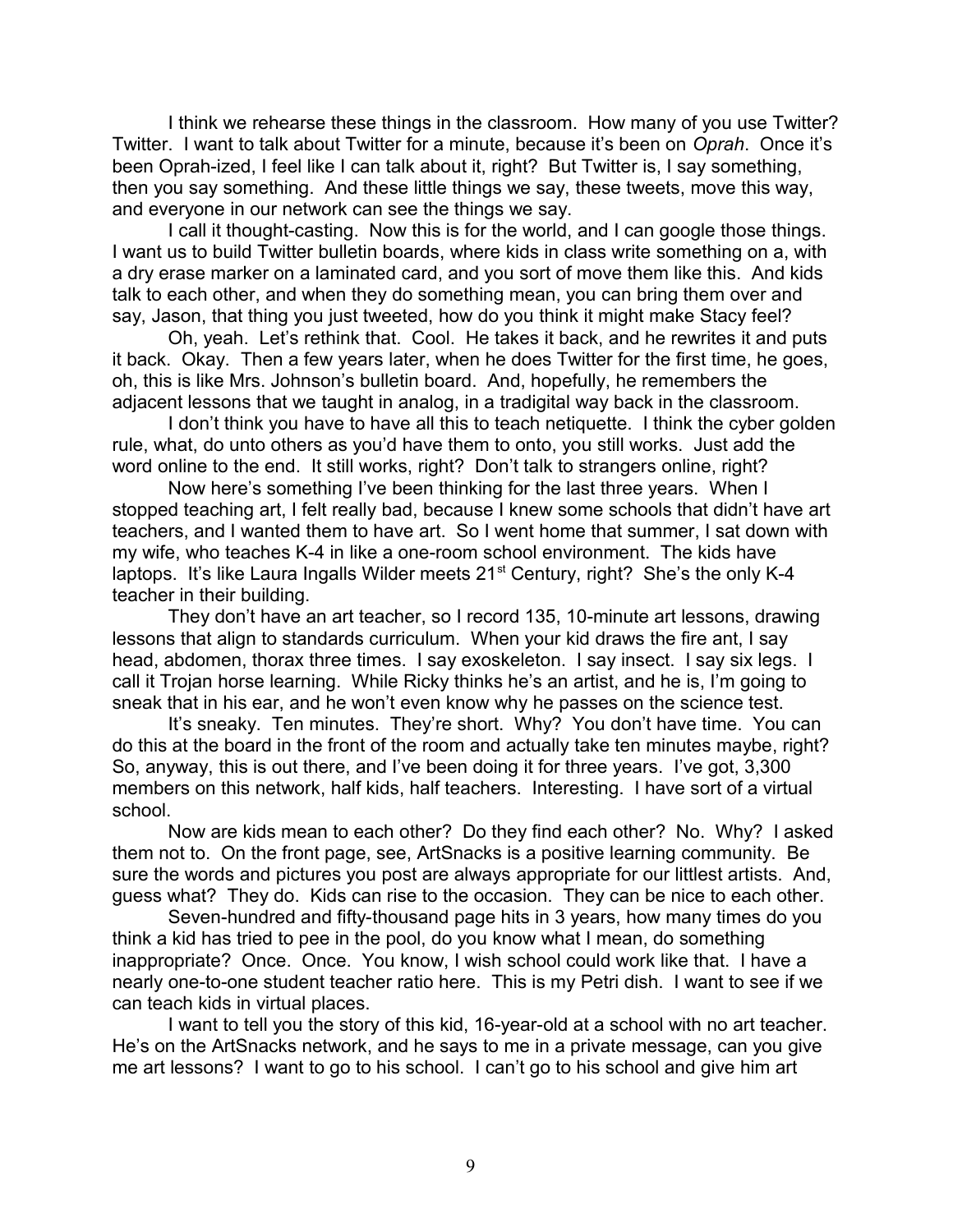lessons. I said, Nathan, I can advise you. Go to your local library and check out books on Rembrandt and Michelangelo and M.C. Escher and emulate their work.

A week and a half later, he posted this pencil drawing on my network. He's a prodigy in a school with no one to discover him. He's better than me. I spent six years in a four-year college, and he's better than me. Here's what I love. He's in college now, and he's still on the network mentoring third-graders and telling them that their grasshopper rocks. And when the third-grader clicks his name and goes to his page, oh, Nathan thinks I rock. The kids can be nice to each other in these places.

Moving around the country, I lived all over, 20 states, right? I found out that intelligence is relative. I lived in Tennessee for a while. I lived in Pelham, Tennessee in the mountains. And when I moved there, they called me the Yankee, and they meant that. They're still mad. They're still a little bit mad. That Yankee thinks he's so smart. I was two grade levels ahead. I went from Kansas to Tennessee, and in one move, I'd moved up two grade levels just like that.

They didn't even know what to do with me. They put me in the library to be on independent study. I read Funk & Wagnall's all day, right? The biggest mistake I ever made, I was in history class, and the teacher was talking about the Civil War. And he made it sound like it ended in a draw, so I raised my Yankee hand. Stupidest thing I've ever done. I said, you are aware the South lost the war, right? Cricket, cricket, crick. Someone muttered, that Yankee's going to die. Bad mistake.

Next, we moved to Pennsylvania. I went to New Oxford Junior High. Anyone know where that is? Yes. I'm home. New Oxford Junior High, now I'm flunking everything. Why? Dad's kind of on a rampage. Things are crazy at home. I want to be smart in your class. I do. I do. I've got some problems. You can't come in my front door. It's broken, you know. Come in the window, I'll blow your mind.

You let me come in the window, and I'll blow your mind. So I'm sitting in English class, where I'm flunking, and the teacher says, Kevin, you can do your project any way you want. Be creative. I lost my mind. I lost my mind. I'll tell you how I did that in a minute. Finally, we moved back to Kansas, where I was average again. Thank God, right? In Pennsylvania, I was two grade levels behind. I went from Mensa to slack jawed yokel in one move there, right? That was tough.

I'm living in Kansas, where I'm average. And I want to talk about the angels of my upbringing, and the people that literally saved my life. This is Mary Lou Brigoon(?), right? Sideburns thicker than my father's. She's not even a teacher, she's a para. And she put her arm around me, even though I might have lice.

You know, the most dangerous place to be in school is alone, and I was alone. Long hair, highwaters, no one's touching me. But she put her arm around me. I stood in the shade of her ample bosom, out of the rain. She saved my life that year. She saved my life. I found her when I graduated college. She was sitting on her front porch on living room furniture, because that's how we roll in Ottawa, you know. I said, Mary Lou Brigoon? I walked up to her like she was Yoda.

I said, Kevin, Kevin Honeycutt. She said, who? I was a little hurt, because I thought it meant something to her too, you know. Just too many kids. I said, you saved my life in 1978. I was hanging on by a thread, and you were nice to me. Thank you. She said, oh, shut up. That's just my job. Just my job? Oh, my God.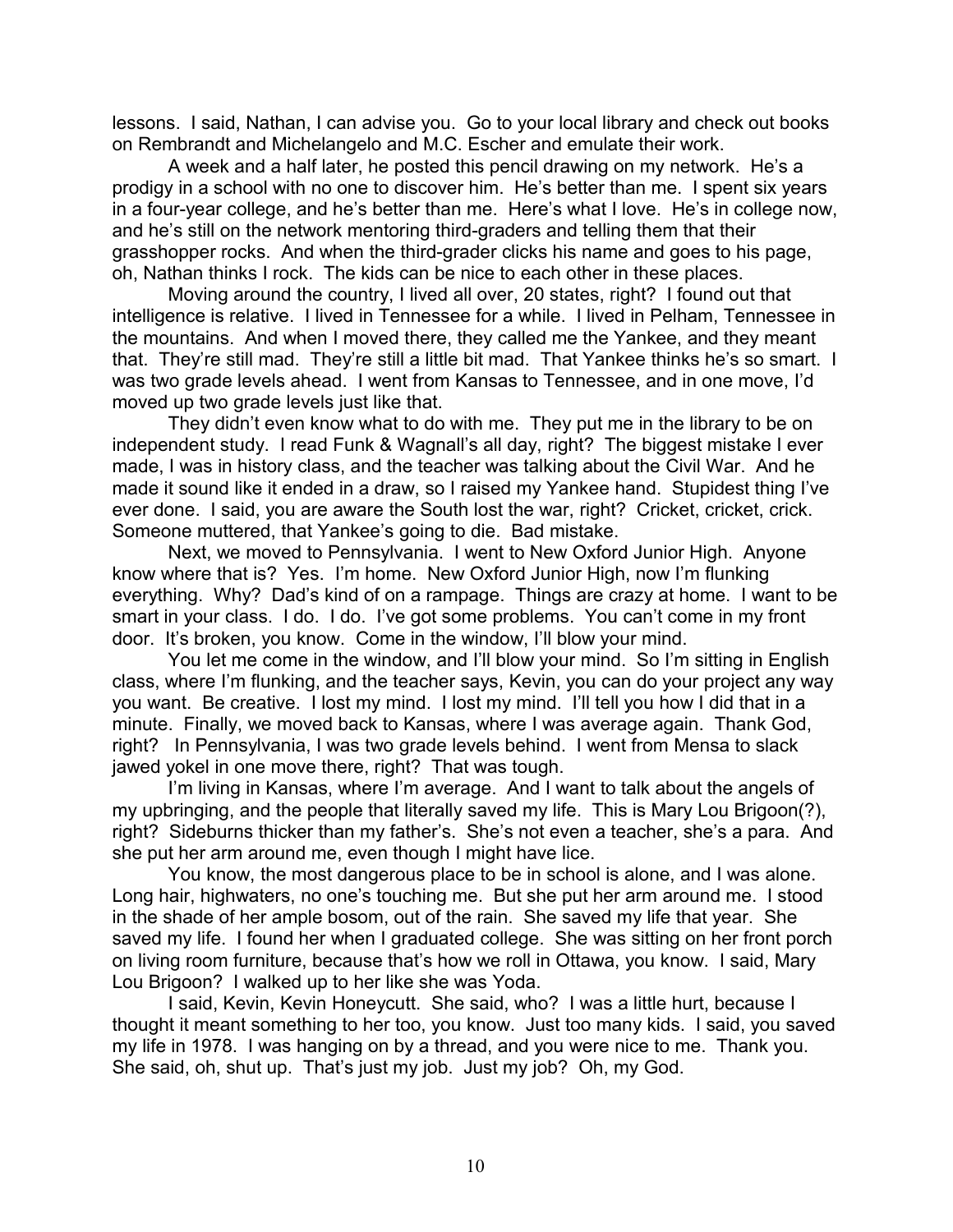Those of you here reach out to the ones who bite, it's not easy [sound effect]. But you guys put on a leather glove, and do it again and again and again. Thank God. Thank God. This is Dorothy Anderson, secretary at Hawthorne Elementary. She sent me these notes every day. This isn't digital. This is oriental trading. I got mail. Every day, they'd be at the door. Letter for Kevin. I'm like, I got mail again.

They'd bring it over, and it'd be a little note from her. And they smelled like her, and she smelled good. And at night, midnight, dad came home drunk. He's cussing me, telling me I'm never going to be anything. I'd go to my room, put my fingers in my ears, and get out the box with these things in it. She believed in me, and she smelled better than him. She was my reason, and I'll thank her for the rest of my life. She passed away about five years ago. I love her forever. Forever.

It's little things you do. You never know which one it is. You never know. Keep doing it. Keep doing it. It takes years sometimes. Do you ever get that phone call from a kid who graduated years ago that gave you every kind of hell there was? Hey, Honeycutt, I just, uh, want to thank you for kicking my butt. You're the only one that held me accountable back then. I'm still in prison. Okay. Keep working, keep working. Don't give up. Don't give up.

I think empowerment comes from being trusted to attack learning according to your strengths. My New Oxford English teacher that let me do things creatively, I went home, I got a box of Rice Krispies, and I cut the front out. I made a long storyboard from *Watership Down*. I made winders out of coat hangers. I put a flashlight behind it. I invented PowerPoint in 1978, haven't gotten a dime so far.

I walked into school, for the first time, I'm so excited. I said, turn off the lights please. Thank you. Kicked on my Rayovac, and I started doing my report. And she looked at me like I was a unicorn. She had never seen me as a learner before. My front door is broken, but if you let me come in the window, I'll bring a lot of extra stuff. I'll knock it out of the park.

Mr. Ahman(?), you might know Mr. Ahman. I don't know if he's still out there in New Oxford. My social studies teacher, he let me build my cotton gin out of cardboard. It's still the stuff of legends. I'm a hands-on learner, you know. I do things a little bit differently.

Here's a possible right start. How many of you have heard of Lulu.com, l-u-lu.com. Yeah. Self-publishing for free. I want to talk about this, because you can do it for free on a PC or a Mac, self-publishing. Okay? So what does that mean? In the old days, if you wanted to publish a book, you needed to have someone who was going to do that, right, or you could go to a vanity press and pay money to have your book done.

Lulu.com comes along. You go to Lulu.com, set up an account. You can upload a Word document, choose cover art, and publish. It costs nothing until someone buys it. Then they print it and send it. So wait a minute. I know this little girl in this school who wears black and flips you off in the parking lot.

She's a lost soul. She's a poet, because they usually are. She's got a handful of poems at any given moment. I said, would you like to be a published author with that stuff? She said, huh? How would you like to be published? Now, by the way, I test drove Lulu. I knew the tool. I tamed the tool before I invited a kid to the tool. Okay?

I said, do you have those in Word? Uh-huh. Let's upload them. So we upload them in Word. She chooses cover art. We choose a pen name. She was going to put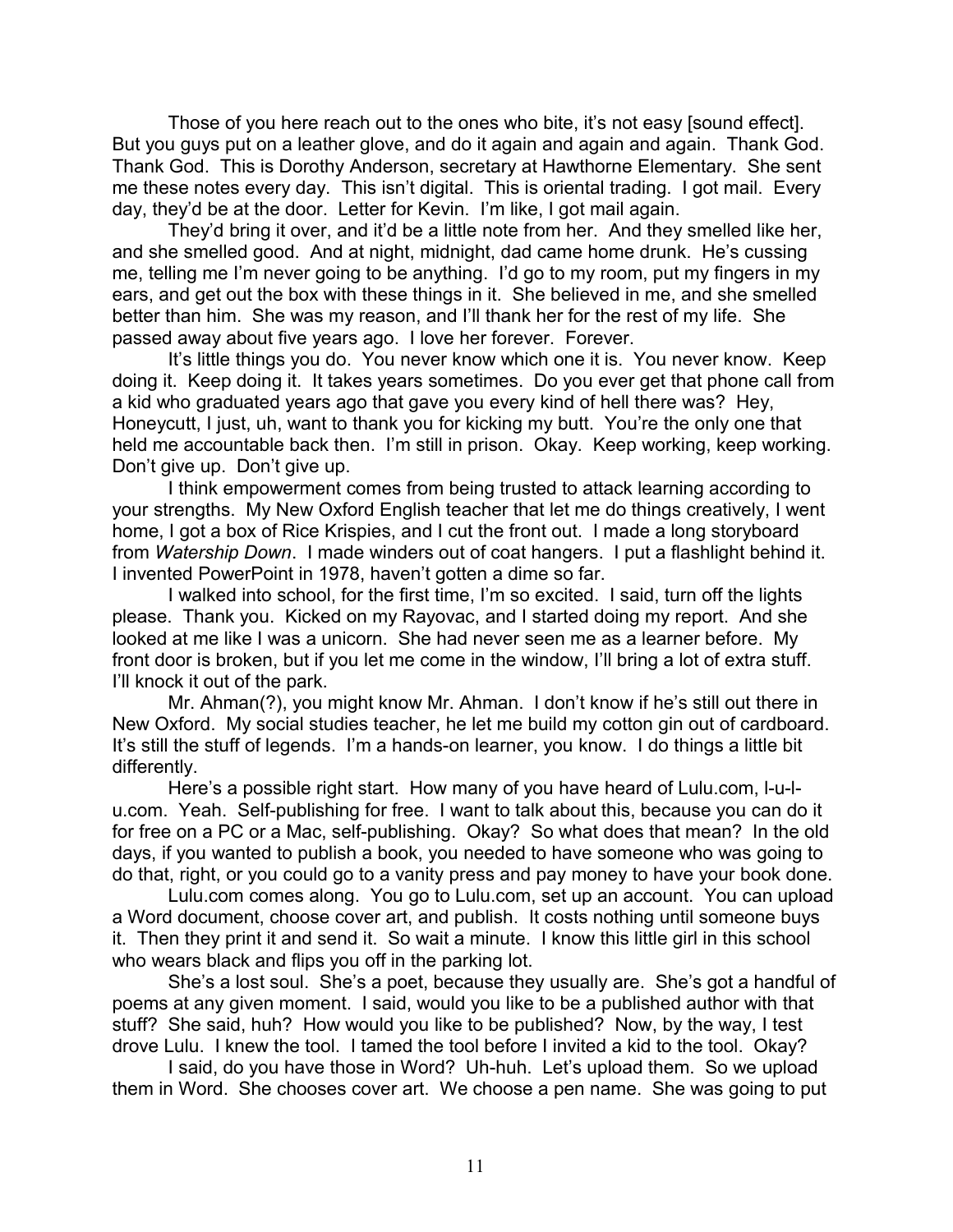her name. Again, they need us on their playground. We chose a pen name. She published a book called, *Saving Me: Poetry from My Heart*. There's her book there. She priced it like \$23.00, ten pages in paperback. See, I want to buy the book and give it to her but not for \$23.

I said, sweetheart, what are other books in that genre going for with ten pages in paperback? She said, I'm not sure. I said, can we look? She finally marks it down to \$5.52. So I buy her book, and I take it to the school, and I hand it to her in the hallway. Did you ever see a kid launch [sound effect]? Did you ever see a kid launch?

In your whole teaching career, you may be lucky to three, four, five launches. She launched in the hallway. She turned into an author in front of my eyes. I handed her her book. She held it with reverence like it was the first copy of the Bible. She opened it and said, I misspelled everything. And for the first time in her life, she cared about spelling.

Why? What is she now? She's an author. She's teaching every other kid how to be an author. Writing is a social medium, but how many people typically read a kid's writing? Now what if I think you don't like me? What's my motivation for writing? Can we make them famous? Could we? Even if we don't put it out worldwide, even if we just buy it for the school library, what would that be worth to a kid? These days, you can do that cheap.

So I know schools out there, they're doing their yearbooks this way. My school is one of them. We've been handing money to Jostens and to, before that, Lifetouch for years. Now we publish our own yearbook. And when people buy it, the profit comes to our PayPal account. We don't have a box of these in the office. Wow. What could you do with that?

So I'm in South Dakota talking to teachers, and they decide they're going to put out a book of the best writing from their school that year, *Revered Writing 2009-2010*. You've got to work hard to get in this book. People buy that *Who's Who Among American High School Kids*. A leather bound book for \$50, why do they buy it? My name on page 256. What? You spend that money to see your name? Shouldn't it be more than that? This is something we can do.

How many of you think this is at least interesting, an interesting idea in this time of, you know, I'm thinking we could make money for the school, for sure. Every booster club, they do calendars, sports calendars. And they're good at it, right? If you don't sell any, you didn't lose anything. If you sell them, you make money. It's at least interesting to look at.

So I like teachers to think about, okay, what could we do with these things, to have time in a workshop where we play all morning, and just say, what could we do with these things? I like to have teachers start with a personal book. Your mom's recipes. Your siblings want them anyway. Publish *The Best of Mom's Kitchen*, right? And once you do it, you'll go, oh, that was easy. Now I've got some ideas, right?

Dad's letters home from the war, you know, give that to your siblings. You can keep it private, or you could be at every Amazon, every B. Dalton Books worldwide if you want to. You'll get your own sort of storefront where you can market on there. Today's workplace is anywhere collaboration, I work from the tree house some days. I'm talking to a guy in the U.K. He's like, Honeycutt, where are you, man? Boo. You're not in a flipping tree. I'm like, yes. I'm in a tree. No, you're not.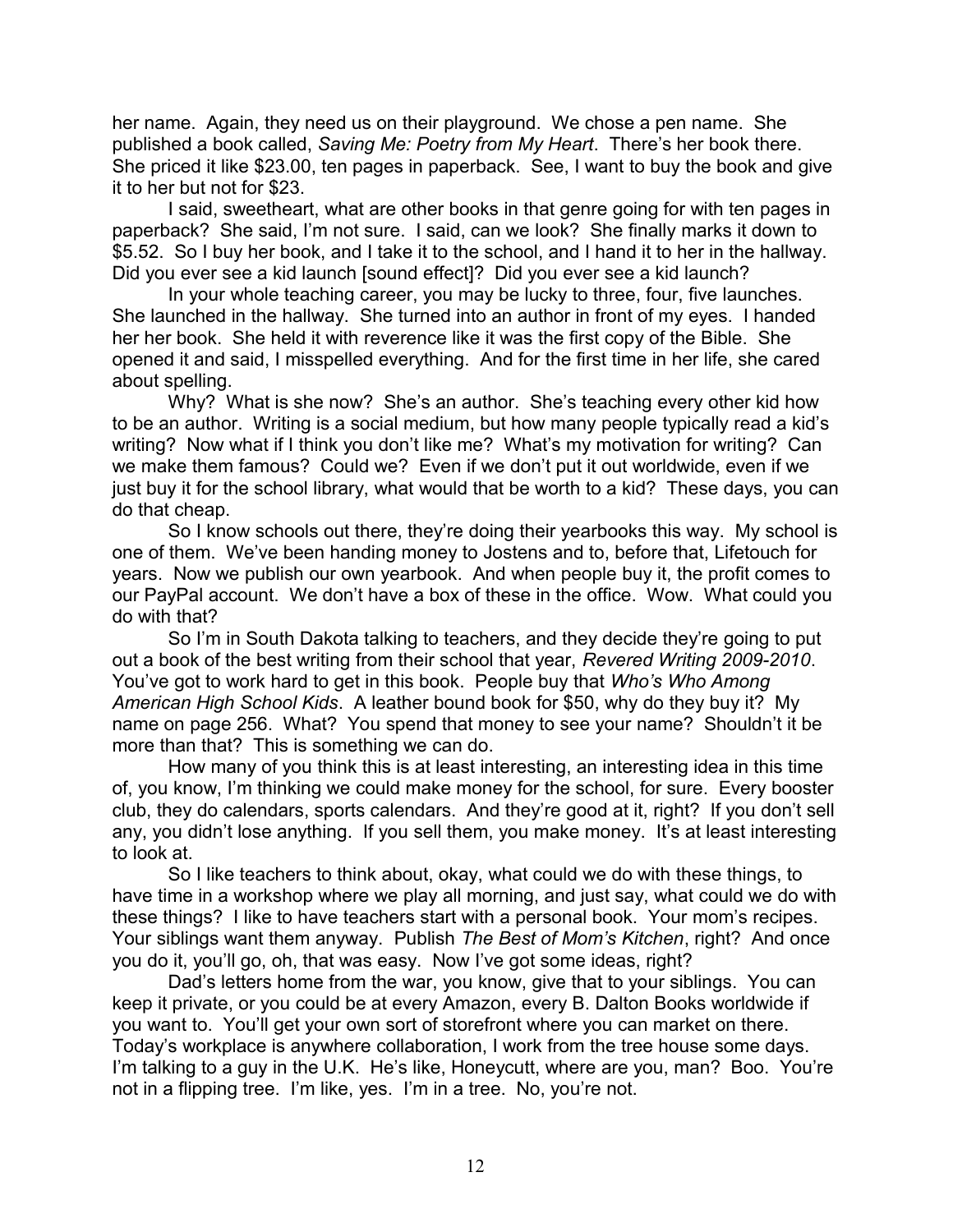I show him out the window. Honeycutt's in a flipping tree. See, it's my branch office. Yeah. Here's the thing. There are more honor students in India than there are students in America. And they want the same job your kid wants, and they'll do it for one-third of the money to have a middle class life in Bangalore, and that's just the way it is.

Do our kids know this? They're dancing on the railroad tracks, and the train is coming. They're playing games. I'm saying, you like games. Can you make them? You like books. Can you write them? You like music. Can you, what are you doing, or are you just enjoying other people's work? I make my kid pay rent on his laptop. I call it a youth lease. I'm not here for his infotainment. Sorry. I demand something of that.

Once a week, mom and I have to see something we're proud of, or we take it. He's past page 500 on his own, personal, historical fictional novel. I don't know if it's good, but he's working on it. I demand it. I want more, you know. I want him to build something. Do you like apps? Can you make one?

There are eighth-graders in this country, I know classrooms where they're making apps for the iPad and the iPhone right now. That process is getting easier. What will our kids do? How many of you are using Skype, or you've seen Skype? If you've got a brother in Iraq, you're already using Skype.

What I get excited about is when classrooms connect to classrooms across the country. You know what happens. You have someone talk to the kids. They're all bored. You put anyone on the wall, and suddenly, it's the all-powerful Oz, you know. I like to be the expert for people. Tell me who I am.

If you don't someone from MIT, I'll be them. I'll do the accent. I'll be whatever you say. I'll be, yes, I'm from Houston, Texas. I want to talk about the rocket program here at NASA, kids. And I'm watching them as they do their presentations. I call it faking it until your make it. Now my Skype rolodex has real people on it, right? Connecting kids to kids out there in the world, it's exciting stuff, and it's cheaper than ever. With an average web cam and a couple of tools, you can be up and running.

How many of you use Google Docs? I'm going to talk about a couple of these things, because they're free, and I deal with schools with no money. Google Docs, you can work on the same doc at the same time. You're working on paragraph one. You're working on paragraph two. I'm doing paragraph three.

First-graders are making alphabet books. She's doing A. He's doing B. And they have to collaborate to make sure it goes together, and they can work on it while a teacher watches the whole thing being created for free. That gets me excited that we can collaborate in these exciting ways for no money.

I'm writing a book called *The Monarch of Castleton* about a butterfly. I'm doing the illustrations over there on the right, and my friends are helping me with the narrative. It's my grand experiment to see if we can write a book on Google Docs.

Back when I was teaching, I did concept cars every year. My kids made concept cars out of clay. That's cool, hands-on learning. The kids liked it. When did Detroit stop using clay? See, I was, I didn't know. I don't work in the auto industry. I was guessing. My gosh. I should have been using software, but I had no money. I had one computer.

So that first year I bought a Wacom draw pad, right? One. I had 26 kids. I had to blow a whistle and rotate them, so every kid could get a chance on the Wacom. I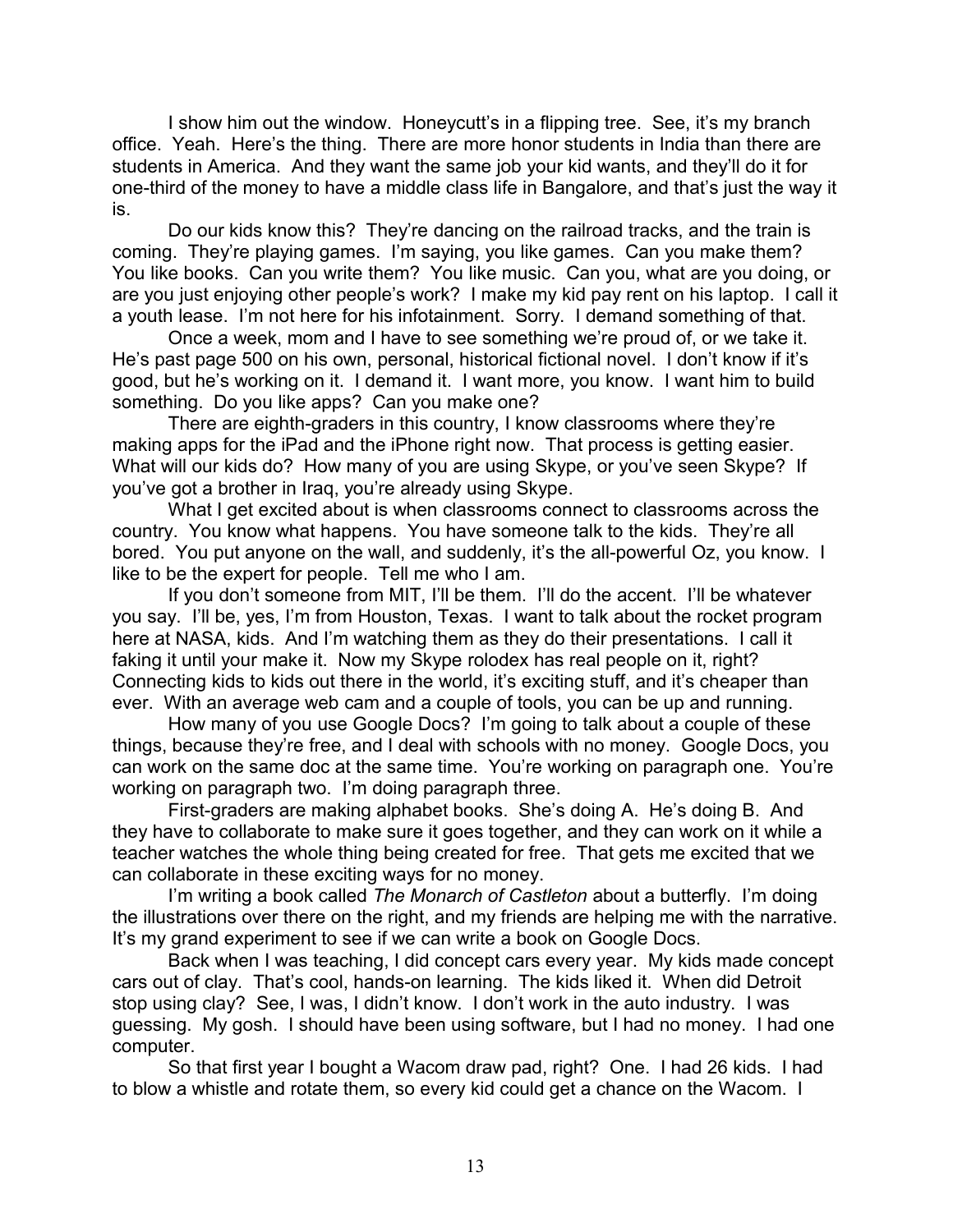wanted them to have skills in both worlds, right? After I showed the school board what we were doing, I had four. The next year, I had eight. It took me like 4 years to get 13 computers in my room so half the kids could be on them at any given time.

But I wanted them to have actual skills that translated into the world. We were pencil, paper, which is fine, but I can't let my kids be just pencil paper. This teacher in Emporia, Kansas has been doing this unit for 32 years. It's her cities unit. Every kid, fifth-grader, gets a two by two square of cardboard, and they make a business. And they slide them all together for parent night, and make a city. They're cool. Moms and dads walk through like Godzilla, you know. It's cool.

Can you tell where this boy stopped caring about the white lines between the cars? They're cool. They're cool, right? Hands on. This girl and this boy here made a school. He calls the school of doom, right? The same kids, I showed them free software, works for the PC and Mac called Google SketchUp. This is the fifth grader with Google SketchUp.

Without reading the tutorial, he just starts going. I want to show you what that looks like. This girl made what I thought was a teepee. I said, nice teepee. You have to be careful what you call kids' work, you know. That's a cool unicorn. It's a grasshopper. I said, nice teepee. It's not a teepee. I said, fine. This is her work in Google SketchUp, okay, software that's free for the PC or Mac. I want to show you what it looks like, because the interface reminds me of the Nintendo Wii.

Here you've got this little interface here, right? I'm going to click this square and drag. Watch the ground, and watch the bottom, right-hand corner as I do this. What am I getting in real time as I drag this? I'm thinking about geometry, a three-dimensional science largely taught on a two dimensional plane. Counterintuitive.

Anyway, Jason has never understood what a cube is until I put him inside of the cube. Swimming pool, skyscraper, swimming pool, skyscraper. I show this to . . . teachers, home ec teachers. They rush the stage. They've been doing interior decorating with a shoebox and wallpaper samples for their whole career. Now there's something free they can do this with.

I'm just going to show you a couple, little things. I click the roof. I hit this. I'm inside the shape. Now the value of putting a kid inside of a shape gets me excited. Here's a paint bucket. I wonder what it does? Oh, carpet and textiles. Click, click. Wallpaper, sorting . . . shingles, grass, groundcover. But, wait. There's more.

I'm dealing with kids in western Kansas who aren't going to go to any fieldtrips this year. We've got no money for gas. They're not going anywhere. But you click the Google SketchUp Warehouse, there are hundreds of thousands of designs from all over the world that kids can import and interact with, cathedrals, the Coliseum, the Parthenon. What that might be worth to kids who've grown up playing video games? Again, costs nothing.

So I want to show you what one teacher did with, this one crazy teacher, one of those teachers who writes checks on accounts she hasn't opened yet. [Video played]. Notice something. I was. I was an archeologist. Contextual learning. I was a cartographer [video played].

This woman's crazy. Bringing her to our district was like strapping a jet engine on a biplane. We have to slow her down sometimes, right? Now she did not know how to use this. She just did it. She said, kids, I don't know how to use this. Let's see what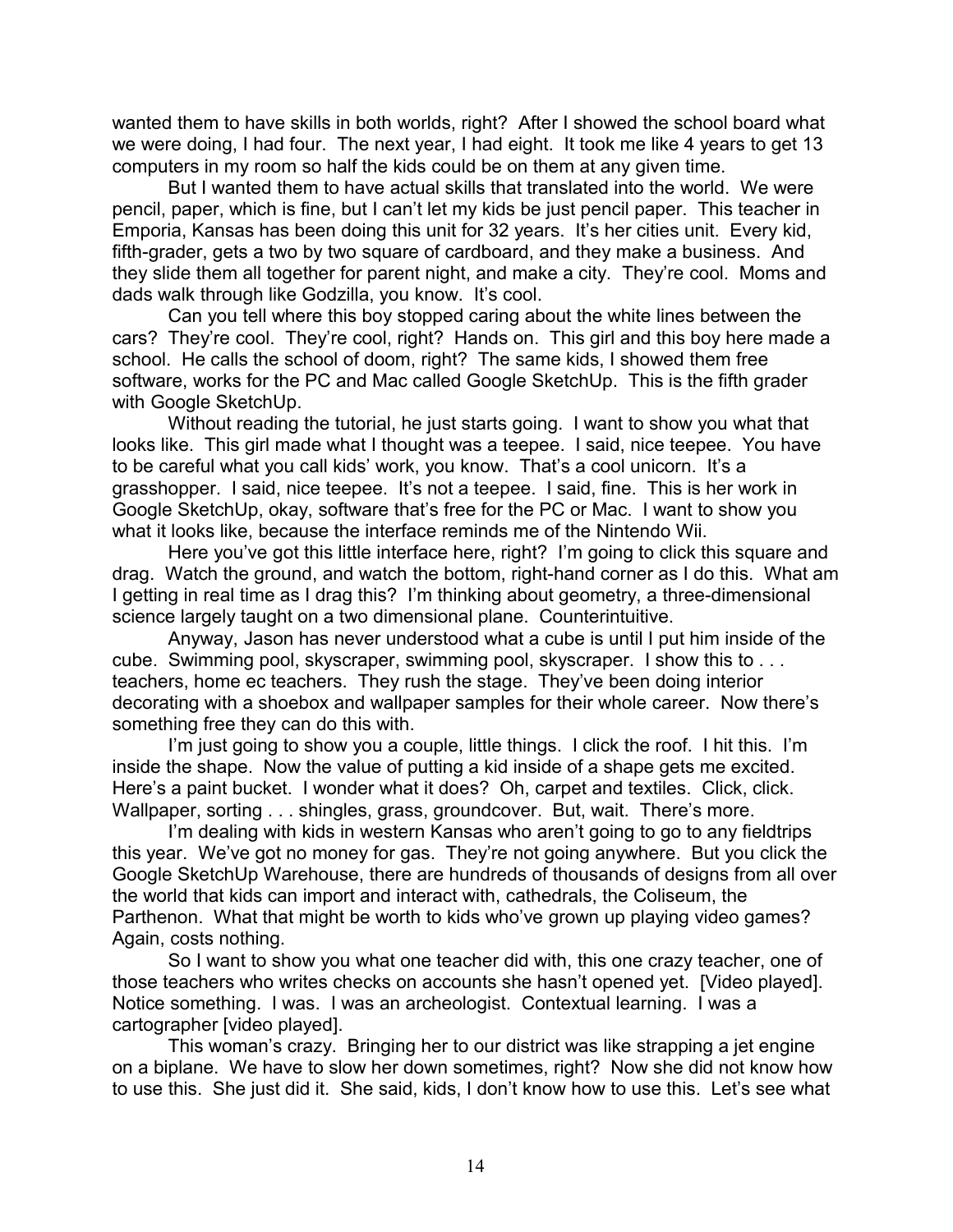happens. We can always go back to what we did last year. And the kids stayed until, she had to kick them out of the room, and the parents would say, why are they staying?

They're kind of engaged. Did they learn? Yes. They created museums of learning. And try to stop them from teaching other kids once they do that. Then they brought that to the board meeting. Want to knock your board out of their moccasins? Let the kids present. Here's what the board will do. What are we paying for this? The first thing someone asks. Man, I'm like, dang, guys. And the kids go, oh, it's free. Our teacher found it. Yeah. Thanks for the computers.

The next thing someone said was, what do you need? Because, man, they knocked it out of the park, you know. Gosh, we've got to do that these days, protect sacred things. So I want to show you a little tool that you can add to this. Raise your hand if you're fairly geeky. See, I'm leaning on my geeky friends to really help me here. Okay?

Google SketchUp, again, is free, but there's a little extension you can add to Google SketchUp. Here's a design of a mustang, right? It's kind of cool. Shelby. There's a little thing you can download from a company called AR-media that lets this be interactive in a way that, I'm just going to show it to you. If you're interested, I can connect you to people that can help you do this.

It puts an icon here of an eyeball. Okay? If I click that, the camera launches, and it starts looking around for this. When it finds this, it puts the mustang on this. So imagine your kids at the central office doing their reports. I'm going to click okay, and the kids are holding this up.

Ladies and gentlemen, the Parthenon was a structure made by the ancient Greeks. What's it cost? The trial version is free. Imagine your kids, and they can do this, and the board going, oh, wow. These are exciting times. This somehow comes off the computer screen and becomes part of their life, interactive and three-dimensional.

How many of you are at least interested in this? Yes. A little bit interested? Yes. It's cool, isn't it? Wow. AR-media. Cool stuff. [Video played]. Okay. So, ARmedia, again, if you want to google that, you can download that. So I want us thinking about this. What are some ways we can use Google SketchUp? I think literature. Kids, I want you to design the interior from *The Raven* based on the clues the author gives you. Go.

Now they're arguing. No. The fireplace can't look like that. Clearly, over here, he says this. They're passionately arguing about the book. Don't tell them you know. Ssshh. They think they're artists, and they are. Why not? Why not? And they can be docents of their own museums and learn, again, by teaching, and take people through their museums that they've created. By the way, I've got the e-mail of this crazy teacher who did this. Anybody want it? She's nuts, and she loves to collaborate.

I met Dr. Robert Ballard a few years ago when he talked about the Black Sea. He wanted to get in there for a long time, because there were ships of antiquity sunken in the Black Sea. And there's something interesting about the Black Sea. Below a couple of hundred feet, the water is anoxic. That means the mollusks that usually eat wooden-hulled vessels don't exist. That means every ship of antiquity that ever sunk in the Black Sea is still there, all the way back to Jesus, is still there.

He thought this was true, but he couldn't get in because of the sphere of influence of the Soviet Union, until the wall came down. He rushed into there with this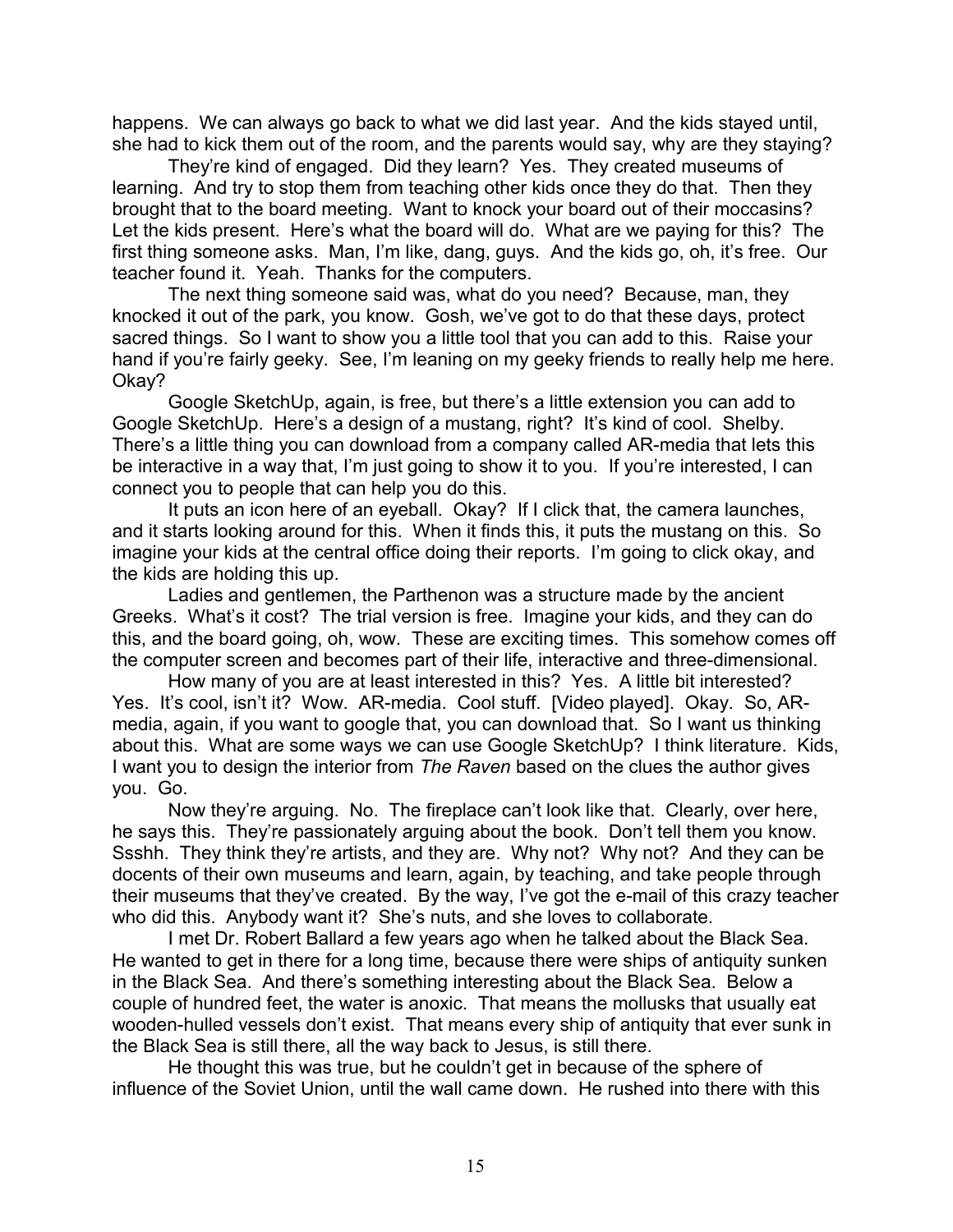ship, the *Knorr*, and they start looking for these ships. They find the first one. They start vacuuming up. The bottom of the Black Sea is about the consistency of Jell-O. Any ship that goes in closes the door behind itself. Thunk. There it sits like a time capsule.

They start vacuuming off the stuff. They get down to the ship, and the wooden ship still has the tool marks. The grain is not raised on the wood. The amphorae have their beeswax seals in tact. That's as far as they got on that cruise, but he thinks they're going to find bodies. Not mummies, bodies, that look hypothermic from biblical times. Oh, my gosh.

Now, Robert Ballard started the Jason Project. Remember the Jason Project? Because kids, after he filmed the *Titanic*, said can we come with you on your next cruise? And it touched his heart, so he said, darn it, we've got to broadcast this stuff to the world, and it was an awesome thing. It cost millions of dollars to do. Millions of dollars to do.

I look at the things we can do now, and I get excited. It used to be for \$30,000, you could get a satellite dish. You could get ten laptops online, and kids could report from the field, if you had the right equipment. And they could talk to people, if they had the right equipment. Now, with a cellular wireless card, I did this two weeks ago, okay, I tried this out, a cellular wireless card on my laptop.

Share the network. Kids with iPod Touches are doing field research and journaling live from location. What could that look like? What might that look like? They're going to do this stuff, whether we do it or not. It'd be nice to get in front of it one time.

So I took these kids in Colby, Kansas out to a historic site, and they did their research first. They wrote their scripts first. I made them work. I don't play first. Jump through my hurdles, and then we'll go have some fun. I've got that figured out. So they wrote, and they rehearsed, and we got to the site. And they stood up with their things, and they reported back to the classroom.

And the fun part was these kids were so engaged with history. Well, you can do this with an Android phone. You can do this broadcasting with an iPhone. You can do this with a laptop. There are all these things that you can do. We looked at a twoseater outhouse. This girl had never seen a two-seater outhouse. She's like, I'm here at the two-seater outhouse. We're not exactly sure how anyone could be such close friends. We also can't explain the Sears catalog. Back to you in the classroom, Cody.

Oh, my gosh. Here's what's cool. In my left hand is an iPhone. I'm broadcasting live on a secure webpage with a log in, so moms and dads can log in and watch that field stuff live in this hand. In this hand, I have a Flip cam, and I'm recording. And when I'm done, I give that to the kids, and they start editing.

I love editing, because I call it review. Writing a script, I call it research. Storyboard, it's an outline, right? But they think they're Spielberg. Let them think that. Let them get excited, you know. That's okay. I wanted to show you this guy [video played]. Here's what I love about video.

There's a benevolence to video, because kids get take one, take two, take three. They don't have to get it in one take. If you make me stand in front of the class, take one. That's the only take I get. And if I'm scared, if I don't read well, I could take a kid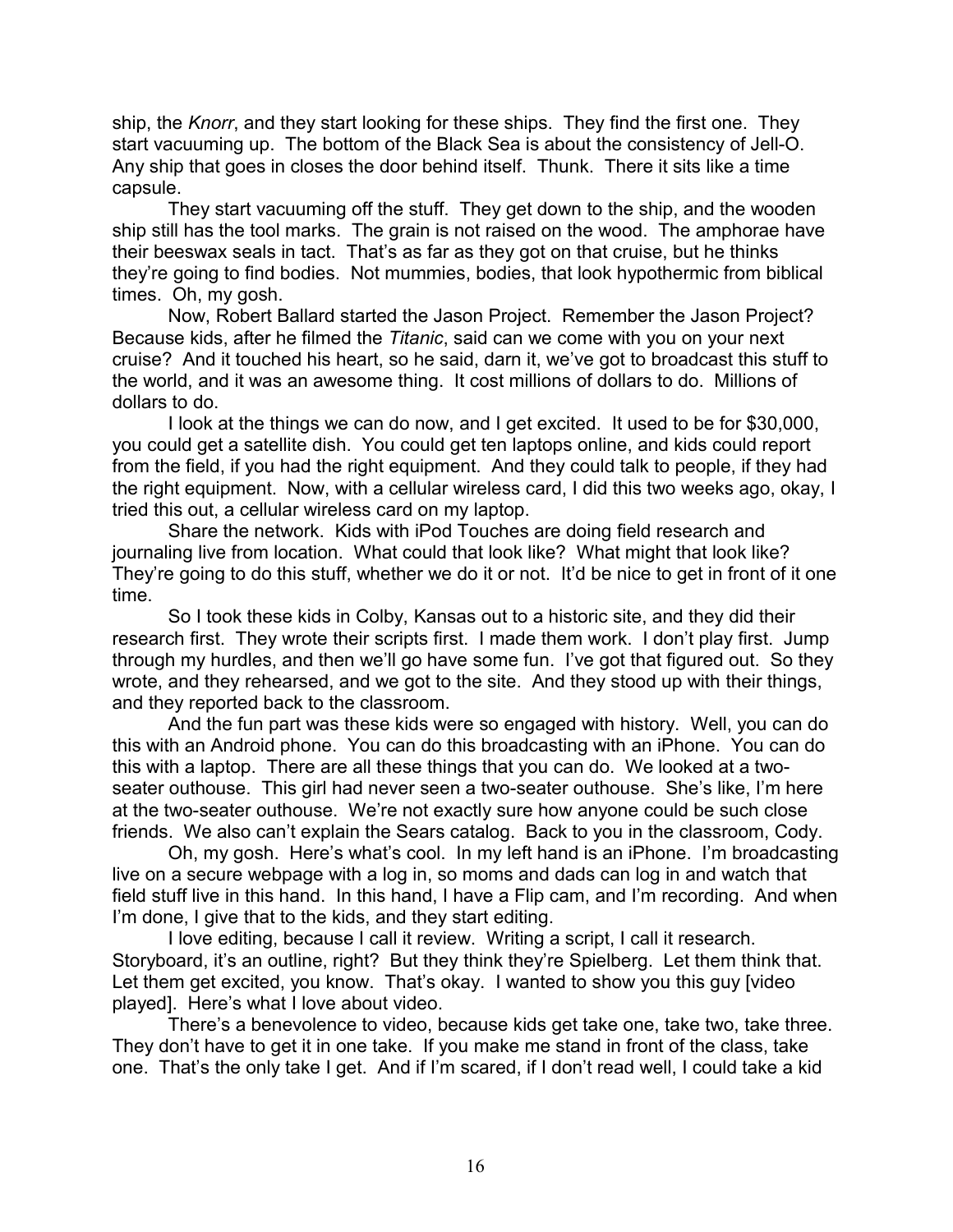to a room and do take 27. Guess which one the class sees? His best take. His best take. He can rewind learning too, rewind, rewind, in the privacy of his own home.

There's a benevolence. There can be a benevolence to video if we use it right, if we think about it right. I ask kids all the time, what are you learning? What are you learning with that expensive thing that you've got there? I bought an iPhone, and I forgot to ask my wife first. This was a bad mistake, all right.

I bought the iPhone, because I had to find out what it could do. Was it just a game? Because I've seen kids play Guitar Hero. I love Guitar Hero. It's making our kids like the hair band songs of the '80s. That's cool. But if your kid's good at Guitar Hero, and I hand her a guitar, can she play it? Can she play a real guitar? Does it translate into anything real?

I wanted to find out if any of these apps on the iPhone or the iPod touch actually did anything. The first one I had to go get was Harmonica. Harmonica, guess what it does? Well, it's a Harmonica, right? So [plays music] for \$1.99, I can buy this. It doesn't just play. It teaches.

If I put it in teaching mode, it makes dots where my lips should go, and in the mirror, I can sit here and learn to play a song. This one app can teach me. Oh, my gosh. Don't let just anyone do this to your device, by the way. My problem is I'm old, and I blow on it. There's no hole, man. I've got slobber all over the thing.

This app is called Ocarina. It turns your phone into a woodwind instrument, so you blow [plays music]. See, you have four dots [plays *Amazing Grace*]. I can't read music. You're so nice. Here's what's cool. Here's what's cool. I call it talent radio, because just now, yes, you heard me, but I was also broadcasting worldwide. People don't know who I am, but they can hear my talent.

They can click. I'm going to click right now, and see who else is playing worldwide. I have this on my desk some days [listens to *Somewhere Over the Rainbow*]. That's coming out of New York. Now I'm going to send them love. Love, love, love, love. They don't know me. I don't know them, but they know someone likes what they were trying. I give everyone love, because they're trying.

No one ever sends me love. If you have this app, if you hear *Amazing Grace* done badly, it's me. Click the heart. Okay? Give up a little bit of love there. What's amazing, is the kid in the trailer park, if no one exists in his life to recognize that he's trying, that he's learning, that he's good, maybe there's an audience. Maybe it's not the best audience, but there's an audience of people out there that can say keep trying, kiddo. Keep trying. Don't give up.

I want to show you a couple other apps on here, and then we'll do a little thing here. I want to get out PocketGuitar. Now I play the guitar, and I travel with this. The truth is airlines destroy guitars, all right. It's terrible. So I travel with this little threequarter sized kid's guitar, because it fits in the overhead. It still gets beat up.

So if I can travel with a not real guitar, this is a fret board on my phone, right? But the only way to play it is to know chords. This is not a game. I can teach theory. Now here's the problem with guitar. It hurts. Most kids bounce off at the blister stage, and I lose them.

If I can pull them deeper, if I can hook them, I can cook them, right? So if I can get them to know chords and hand them a guitar, and they go, oh, I can really play that. Yes, you can. See, I think we build stairways of learning. Guitar Hero, yes.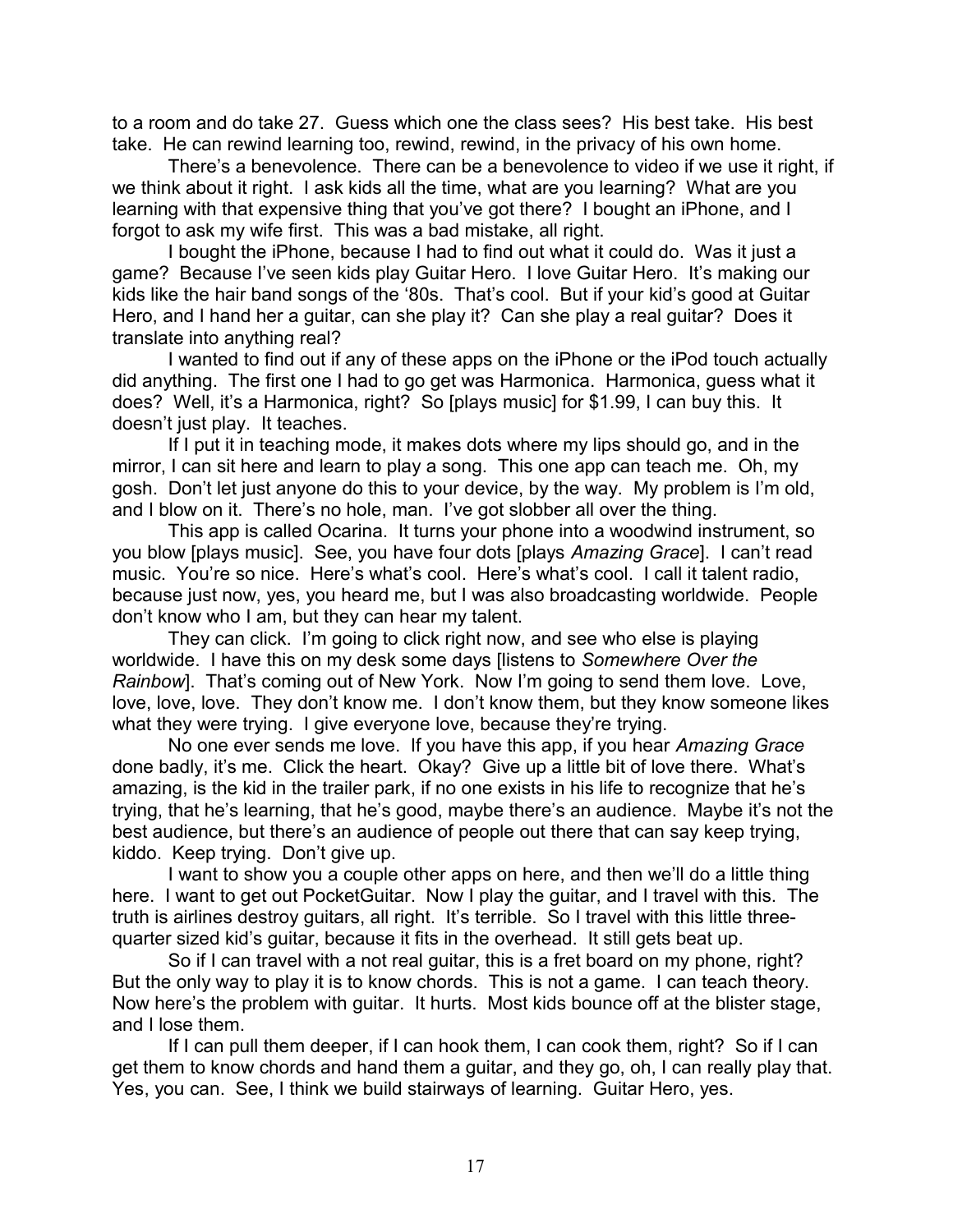PocketGuitar, yes. Real guitar, yes. On ramps to learning, right? So I'm going to try to play the song, of course, I'm the airport doing this. I've got on headphones. Now this is C. I'm going to play a C for you [plays music].

Now watch this [plays music]. I know. I know. So I've got headphones on. I'm going [plays music and sings]. Thank you. Thank you [plays music and sings]. I'm doing this in the terminal. They're like security to gate C. There's a freak in gate C. They're cuffing me. I'm like . . . this is fun man.

I can really teach guitar with this thing. But I want to show you. There's one I get really excited about, and then I want to bring up a victim, volunteer from the studio audience here. I'm going to show you Band. Now Band is \$4.99 and has five editions. I show this to band teachers. They rush the stage. Do not let this replace this. No way. Tradigital, right? I save time.

You're going to see this, and you're going to say that guy knew. You're going to see this on *Letterman*. I'm going to try to pick this up here. You're going to see a guy come up on stage with a guitar like this. Let me just try this here and give you just a little bit. Here's your preview.

Okay. I've got Velcro on the back of this, and I attach it here, and I make a double neck guitar like Zeppelin, all right, so I've got two guitars in one. You're going to see this on *Letterman*. There are bands that are doing this now, right? Real stuff. Mix it up. You can mix it up, right? So, anyway, I wanted to show you 12 bar blues. I can teach blues theory on my phone, right, but kids don't always get that.

First, I'll show you how to use the drums [plays drums]. It has . . . drums. It has, hold on . . . piano [plays piano]. I could also hit record and record a multi-track recording and make a song on the plane. Is it as good as real piano? No. Is it in my pocket? Yeah. It might be a hook. It might be a hook. Well, here's 12 bar blues, and I love this app.

Have you ever had a bad day, and you wish your life had a soundtrack, so people would leave you alone? This app is that for me. I plug this into my truck stereo, right? A guy cuts me off in traffic. I don't flip him off [horn plays], but I want him to know how I feel. So we get to the light, we get to the light and I roll down the window slowly, and I look at him, and I give him one of these [plays blues riff].

Ever walk into class and wish you could [plays blues riff]? Sit down. I'm going to try and put together a whole song with this one \$4.99 application and play several instruments at the same time. So I'll do the intro first [plays music]. Now you've also got [plays percussion]. Now, percussion, that's broken in two. Now let's pretend you . . . in class.

Okay. I've got my own audience [plays audience applause]. Okay. I've got a . . . in the studio audience. Let's give him a round of applause. Let's trick him into coming up here. Thank you for doing this. I'll put you right there, and I'm going to put the drum on there, and the first thing is I want you to kind of get your bearings and play a little bit. Okay? [Plays drums].

Oh, yeah. Here's what I love. He doesn't play drums. I was going to find a real drummer, but it kinds of make the point that you don't have to. You know, you don't have to be a professional to try it, right? I mean, shouldn't that be the point? I'm going to start something and just jump in [plays guitar]. Sorry guys. [Plays blues, participant plays drums.] Give it up for percussion.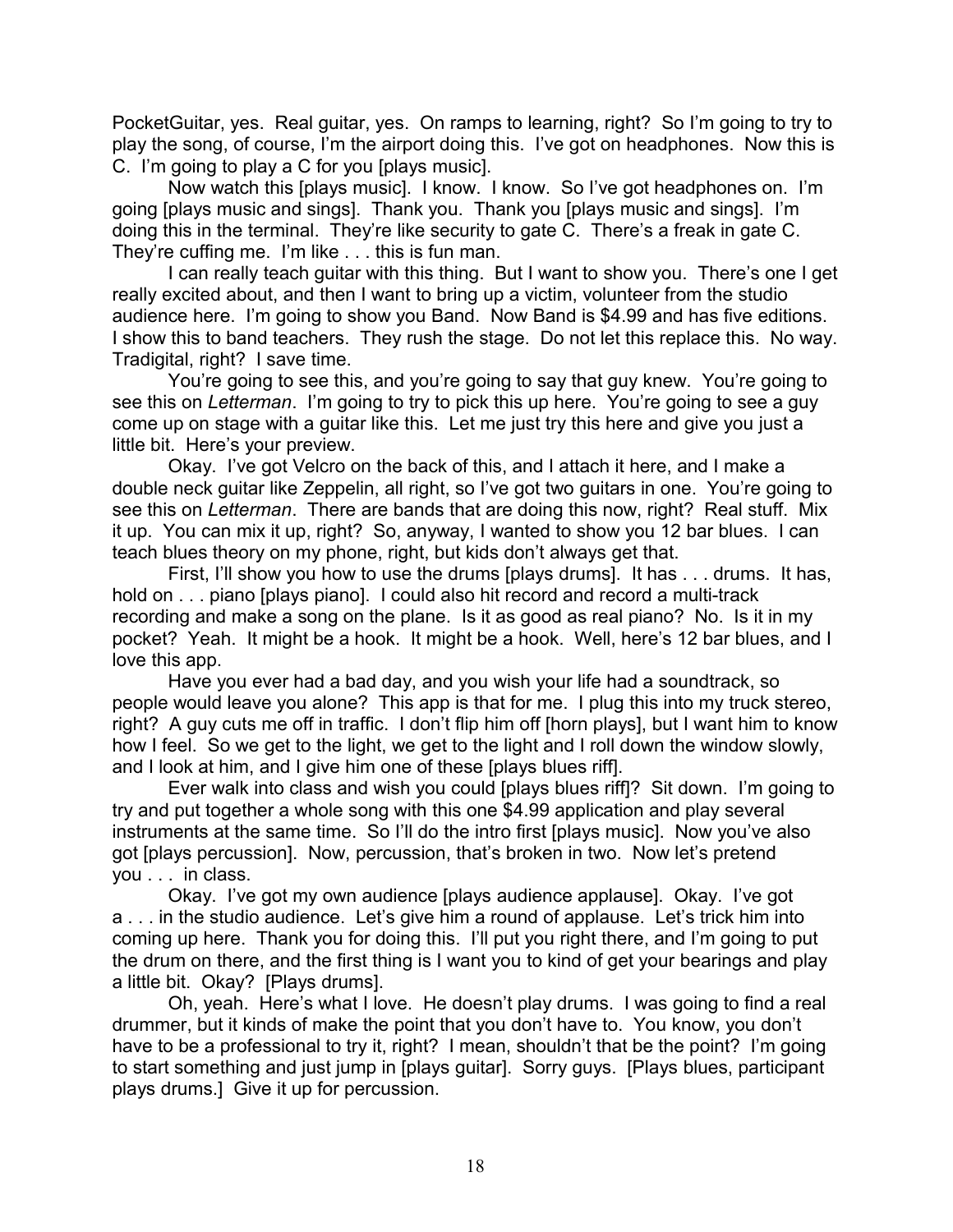Okay. I think you're ready. [Plays *Wipeout*]. Oh, my gosh. How am I doing on time? Am I still good? Woo hoo. So this is what sheet music looks like for the ocarina. You go to their website, and they give away whole songbooks. Around the holidays, people are caroling with this thing.

Now look at the sheet music. If it's blue, your finger's on the dot. If it's not blue, your finger's off the dot. Talk about an on ramp. If I get you excited, maybe you're going to want to learn how to read music. We've got to find a way to get these kids grabbed, hooked, right? So this, to me, it's a time that things can actually be easy.

So I got an iPad. Again, I forgot to ask my wife. Now I met the UPS guy in front of the house. I took pictures with him. I was so excited. I was so excited. So right away, those apps that work on the iPhone also work on here, only they're bigger. And first, I thought that's going to be terrible, a guitar that big. No.

A fret board that big is actually easier. I can play it on my lap. So what it is, I made a guitar out of it. Look at that. I took a Guitar Hero guitar. I painted it black, and I attached this to it. Wow. The kids are going crazy for this. Plug it into the amplifier. It's an instrument. It's an instrument. By the way, if we do this next year, I want to have a petting zoo with all of this in one evening where we get loose and have fun. What do you think of that idea? Yeah. Woo hoo.

So let me tell you my YouTube story. Now, you know, I'm not a fan. I don't think we should open the filter and let kids use YouTube, but they're there. But what can we do with YouTube? And what I get excited about was I got my first guitar in 1980. I wanted one so bad, but we were poor. I'm not going to get a guitar. We're poor. But my dad got me a guitar at a yard sale for \$1 with no strings attached. It had no strings attached.

So for six months, I played air guitar, right? I couldn't play anything. My dad was so nice. He said, I've been challenging the guy with . . . my dad said, play my favorite song, son. I said, what's that? Far, far away. I said, I don't know that. No. Play far, far away. You stink. Just not very nice, not very nice.

So I'm going to go back to this one again. I start teaching myself. And I go to the music store, and I can't read music, but I understand the books. They have a picture of this part of the guitar, and they have numbers. And I figured it out. That's where your fingers go.

So I'd go in the store, and I'd look at *Stairway to Heaven* [hums song]. And I'd go out to my truck and go [plays music]. I'd run back in. Run back out [plays music], run back in [plays music]. And the guy said, freeze. You're stealing our music. I said, no. You're memorizing. I was kicked out for thought-lifting.

I went home, started teaching myself how to play guitar. I thought I invented the chords, you know. It took years. It took years. When my son gets a guitar, when he's 16, he's going to ask me to teach him. I know he is. He's never asked me for anything. My wife taught him to love books, to read, math, she breastfed. I had no role. I'm supportive. Lactate, lactate, go ahead and lactate. I've got nothing.

Then he gets a guitar, and like he's going to ask me. He's going to ask me. I'm rehearsing. I'm like, okay, son, if you're going to play guitar, then you'll have to dedicate yourself to at least 30 minutes per day, maybe an hour, of drills and stuff. He doesn't come. He goes to his room. We're from the trailer park. That's our heritage, so they always learn this song first [plays *Stairway to Heaven*].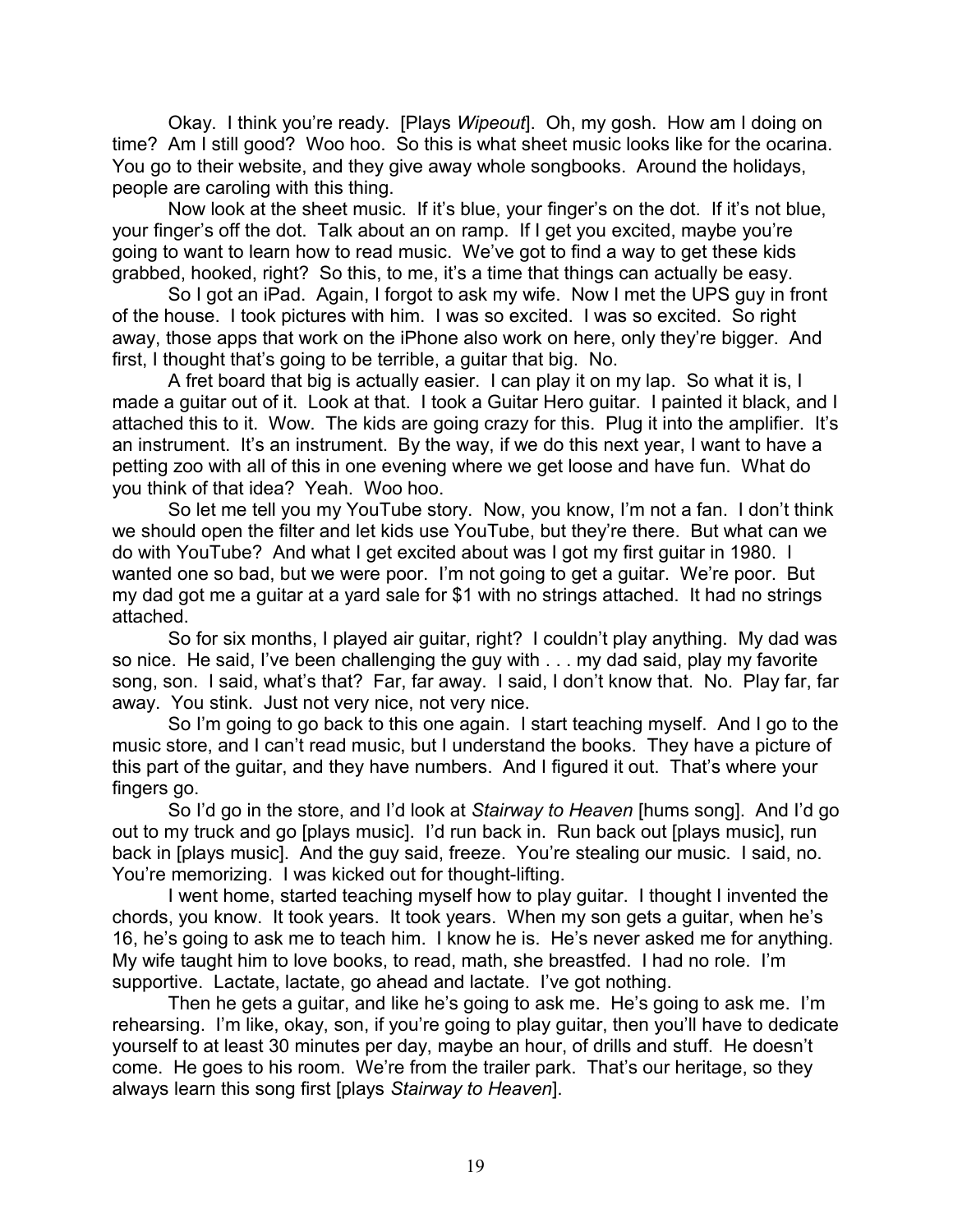I'm like how's he doing that? I bust in. Do you need help? No. Dad, it's not personal, but I'm learning from a guy on YouTube. I wait 16 years. Sixteen years . . . he learns from a guy on YouTube. I'm sorry, but I didn't handle it well. I said, good luck. Hope that works for you. I go in the living room, pretend I don't care. By midnight, he's like [plays *Stairway to Heaven*].

I'm sorry. But I got mad. I got mad, and I went into this room to see this man who's teaching my son guitar, when it should be me. Here's the guy. Here's the guy right here. Hold on. I think he's here. No. I skipped it out. The kid ends up being like a third-grader, and the kid's ten times better than I am. He said, dad, it's not personal, but I can rewind this kid as many times as I want, and he doesn't know how many times it took me to figure it out.

I get it. I get it. When my son's not home, I'm learning from this kid, because he's really good. I work with a school in Kansas that has nothing. I mean, these are kids, again, that are on parole for violent crimes or theft, and my girls are usually pregnant. They're last chance kids. They get one shot to get them one more time, right? They want to learn piano. We've got no money. We've got no teacher.

So I have a music teacher friend, and I said help me curricularize some of this YouTube stuff. She helps me pick a semester of intro to piano videos. We take them off of YouTube, and put them on a CD. The kids put them on a computer right in front of their \$89 keyboard, and they're taking piano. Is it as good as having a Julliard teacher? Absolutely not. Is it is as good as having a live teacher? No. Is it better than the nothing they had last year? Yeah.

I get excited about that kind of stuff. I like to take teachers on fieldtrips. I have them go out and find a funny video, by the way, women laugh at different things than men. You're already laughing. Women laugh at funny babies and funny pets. Men laugh when something, when a guy cuts down a truck, a tree that lands on his truck, all right.

How many of you have seen *Charlie Bit my Finger*? Of course. This is part of my curriculum with kids and online safety. I say, kids, you ever do something stupid, and you wish you could undo it like the next second? Charlie's brother stuck his finger in Charlie's mouth where there were no teeth last week. This week teeth. He makes two distinct sounds. Let's listen for them [video played].

I blame no one yet, but he's about to put his finger in there on purpose. He's going to make two sounds. Hee, hee, hee, then hoo, hoo, hoo. Listen for this [video played]. Now how do I curricularize this? I talk about making that mistake that you wish you could undo immediately, of course. Kids like this.

Cognitive neuropsychologists will tell you that Charlie cannot feel remorse, because he's not yet developed mirror neurons. He cannot feel empathy at that age. I beg to disagree. Charlie feels bad. You can see it on his face without words. Watch this. He feels terrible [videotape played]. Okay. Maybe not.

I'm going to skip through a couple of things here. You know, I love the *H.L. Hunley.* It's a Civil War submarine, the first submarine to sink a ship in battle, right? It had eight guys in it doing this [sound effect]. Actually, one guy in the conning tower that was about this tall, these guys are like [sound effect]. It killed three crews. This thing was a death trap, four feet tall, in the cold Charleston Harbor, you know.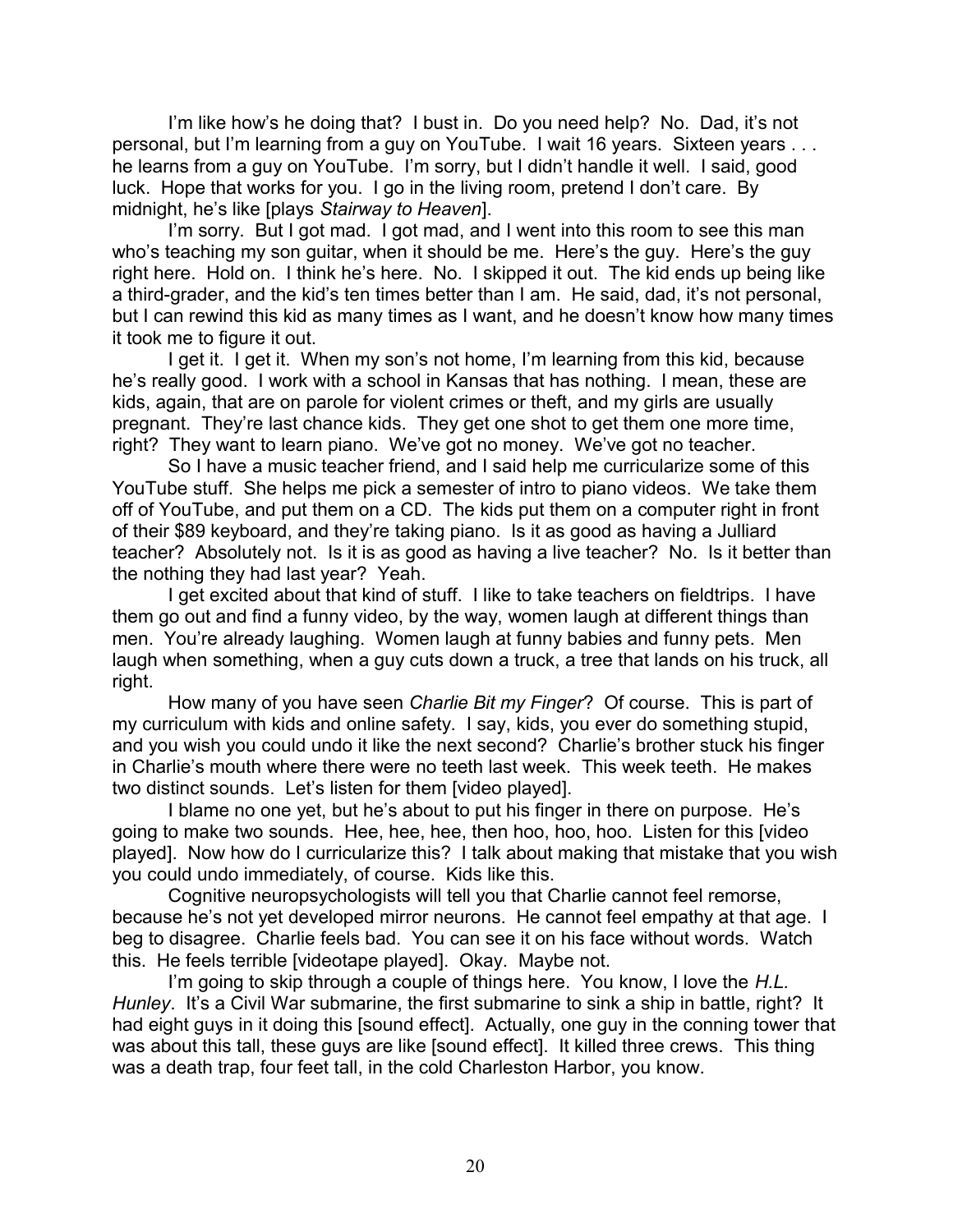These guys are out there. They had to be about the size of 12-year-olds to fit through those openings. These guys were doing this, and they had a harpoon spar on the front with a 50-pound powder keg. Their mission [sound effect], stab it into the side of a wooden-hulled vessel. Back up [sound effect]. It worked [sound effect]. It sunk the *Housatonic*, and then those guys disappeared from history for 135 years.

Clive Cussler led a team of explorers that found it, brought it up, and excavated it. Kids get riveted by this story. Now in the old days, you could read a book. These days, watch the live stream of the excavation while listening to *Raise the Hunley*, a book from Audible, while looking at artifacts from the actual wreck at the same time. Kids can learn from all these different directions at the same time. They can decide how many they want to learn from [video played].

You know, I like to talk about learning styles, the ways kids approach learning, giving them choices, you know, helping them understand. Now if a kid is really visual, I've got to get him verbal. He's got to survive in the world. If I can get in visual and lure him into verbal, you know, I like your pictures. Hey, make sure you add some captions. Hey, you want to add a paragraph underneath those.

Somehow lure them, but you've got to hook them with what they like first, I think, and then bring them in. I'm going to jump across a couple things here because of time. I want to talk about this. I'm teaching in Inman, Kansas, and I'm also doing the school play. And every year, I need 8 kids to 13 kids, and 3 try out, so girls are wearing mustaches again this year.

The school board's going to cut the drama budget. Every year, I'm on the chopping block. I have to do up some pig project, some pig, so they won't make bacon out of my Wilbur, all right. So I told my assistant director, let's make a full-length feature film. I didn't know how. I knew my computer would make movies. I'm crazy, man. This guy was so nervous. I said, we're going to do this.

I announced to the community we're making a movie. Fifty kids tried out. There's only 250 kids in our school. Ten adults from the community tried out, and I had never made a movie. I didn't even know if I could. I was sweating bullets. I put out a press release. Small town makes Hollywood style film. The news channel came out and did a story about it, right? I don't even have a movie yet.

What did it look like when the news channel came out? Well, they came out, and we had nothing. Every news cycle, they need at least 15 minutes of feel good. That should be us writing that stuff, right? They came out to point a camera at something, so we faked it. We didn't even have one of those clipboard things, you know. We bought one like that day, so we had no time to practice with it.

They came out, and this is what it looked like when they covered that [video played]. Put us on the map. By the way, we had nothing. The football team loaned us their VHS recorder. And we had no real equipment, no lights, no nothing [video played]. That's because he had gotten that that morning. Okay? [Video played]. Brandon Brown, never been in a play. He had football. He had football. In a movie, once I'm done filming, go back to football.

If you get ineligible academically, you're already on my video [sound effect], right? He graduates and moves to Greensburg, Kansas. What do you know about Greensburg, Kansas? It got wiped out by a tornado. I mean, wiped out. His wife calls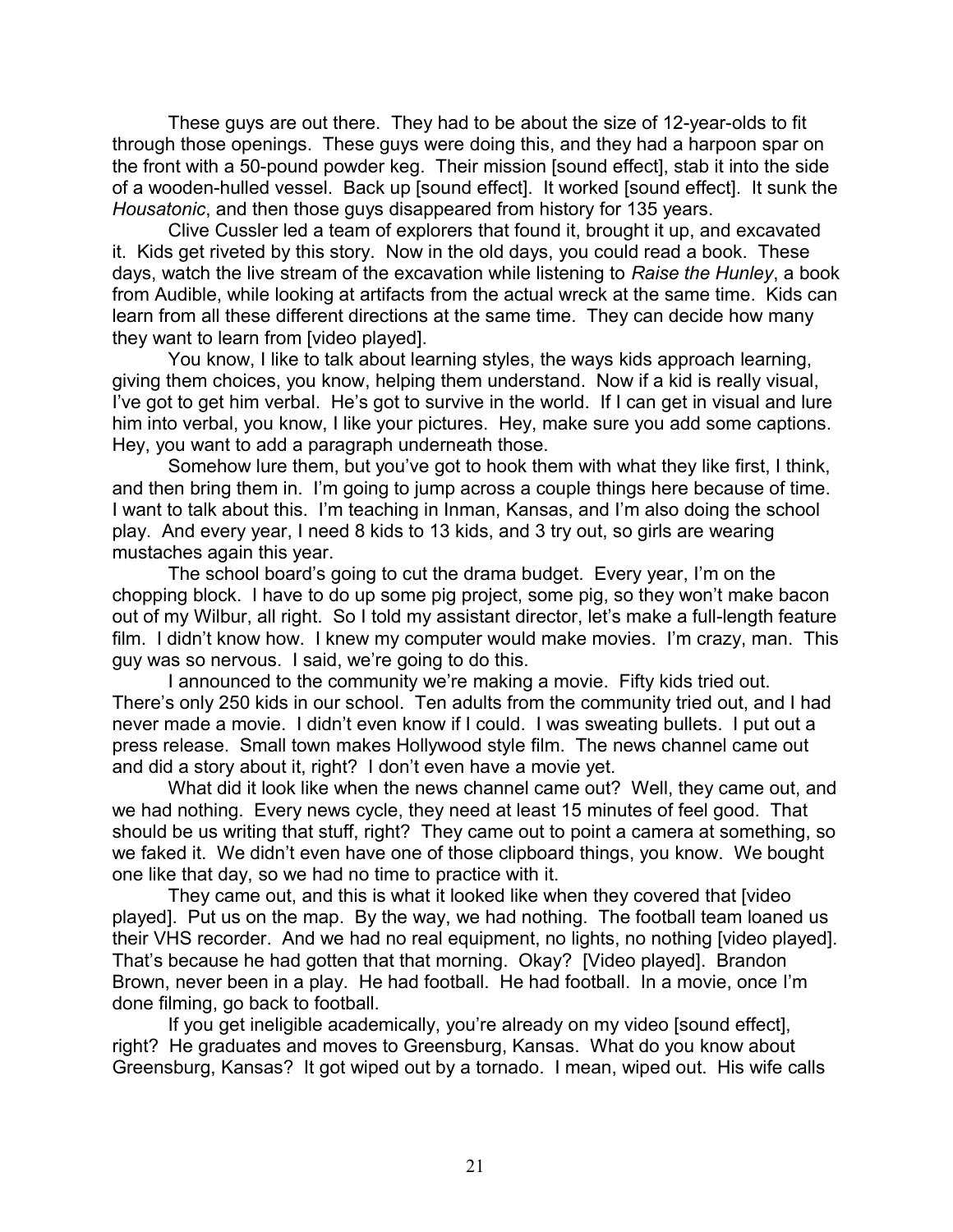me a couple weeks later and says we lost everything. The only thing Brandon can't live without is that stupid movie. Do you have a copy of that?

Turns out, this was the moment of his life, this kid [video played]. This is all of our computers, so I had one light. And I turned all the lights off, so it's only one pool of lights. So when the reporter came in, they went, ah, futuristic wonder world in that corner, all right, in that corner [video played].

Okay. They said, you're going to do like a red carpet. I said, why, yes, we are. We had no idea of that until they said that. And so then we said, yes, we are. So we rented a red carpet, but it was only long enough to go from the curb halfway to the school. So when you see the video, watch where the carpet ends. We rented one limo, and it drove around the block 100 times.

But these kids were stars. Mom and dads were paparazzi. Our town police were so excited. They were doing security. Should we hit the cherries? Do you think we should turn on the cherries [sound effect], you know? Let me show you what that looked like [video played]. Look at this video quality. It was terrible. They didn't care. It just had to happen. It just had to happen. And as soon as it was over, the community said, what do you need?

Someone had to write the first check, you know, so we took the chances [video played]. You ever see a parent so proud they're goofy? Watch for that. Ready? [Video played]. Scott, flunking most classes. Everyone would say he's a slacker. He's a kid that doesn't care. He had to stay eligible to be in the movie, and he did. And he wanted to be in every movie after that. This thing did more for him, you know, than he could do for the movie. It changed his life, I think, in small ways [video played].

Okay. So it was cool. It was cool. Well, the next year, the kids wrote all the scripts. The kids made all the movies. We had a student film festival. It became about them. We had no money still, so we used bowling trophies for our Oscars. It turns out, if you put bubblegum on a trophy and let it, you can spray paint it and make it any shape you want to. You have to chew a lot of gum, but those kids love those bowling trophies a lot.

Making movies in the classroom, these days, it's different. And back then, you had videotape and it took forever. The process talked us out of it, you know. Now with a Flip cam from Wal-Mart for \$89, you don't even need videotape. So I see kids in the field doing reports, standup reports. We're here at the monkey enclosure today to talk about animal adaptations. If you look at the orangutan, you'll find that he's hanging upside down because of his opposable thumb. Back to you in the studio, Janie.

They did all that work before they ever got to the zoo, and they're all excited, of course. You can see they're really into what they're doing, right? And it's still learning, but it can be easier than it's ever been before. I'm going to give you guys a gift and bring this thing in for a landing.

There's two things I want to talk about, and then I'll be out of here. One, I would be remiss if I didn't talk about this. That's my kid posing, and he didn't want to do this picture. I aimed my wife's car at my son, at my car, and took this picture. So there he is, you know. And I talk about distracted driving, and I talk about the things the brain does.

I want you to take your left hand and put it in the air. I want you to draw a circle. That's driving. Your brain's driving. Ready? Now it's hard to drive. Bad conditions,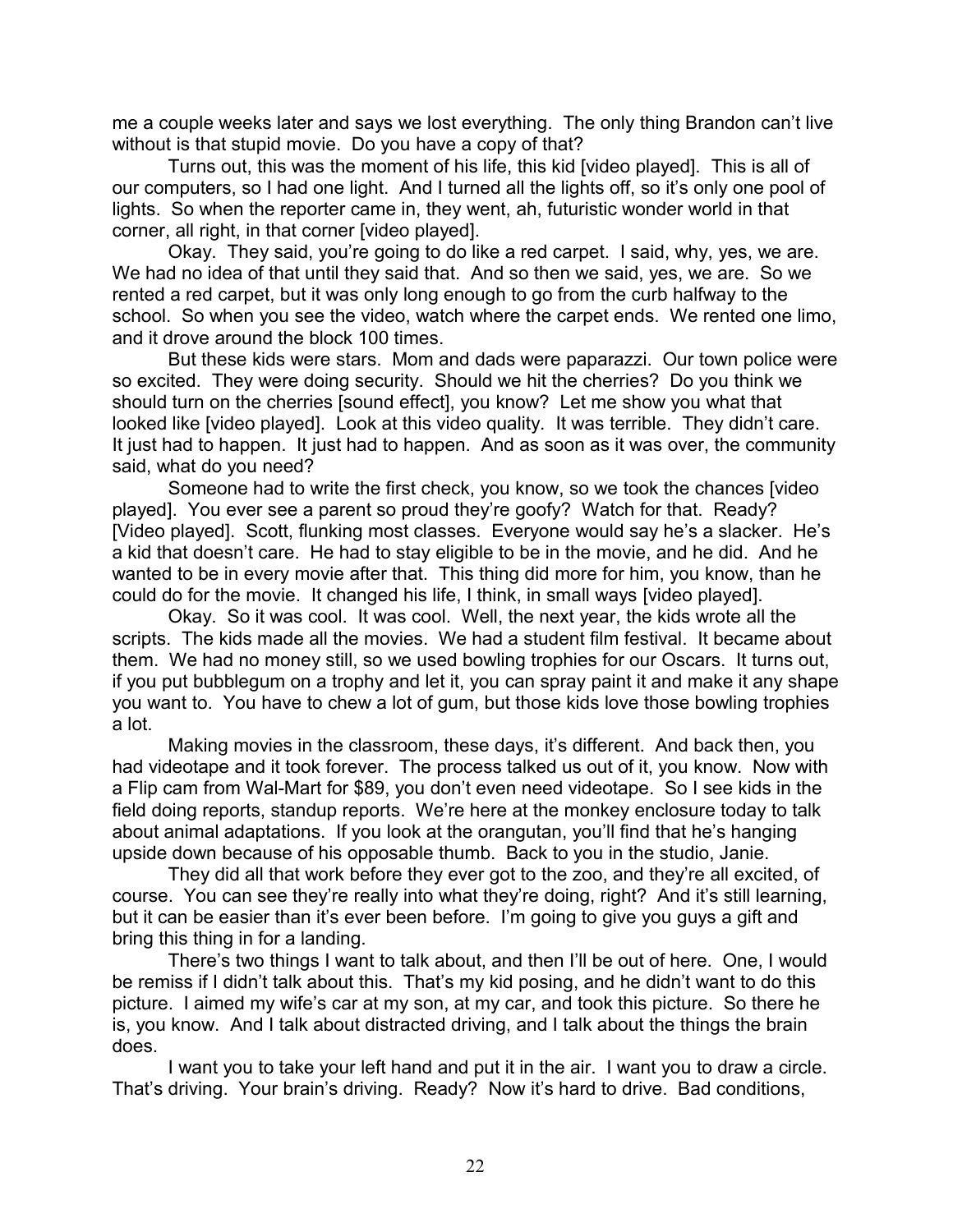make a small circle, very accurate, very accurate. Four-lane highway. Relax. Stop. Texting, talking on the cell phone, triangle. Make a triangle. Triangle. Stop, drive, and text at the same time.

Steal this from me. Steal this slide from me, because kids laugh, and then they think. Their brain's doing two very different things there, and the same thing, I'm worried we're going to lose more kids to texting than we ever did to alcohol. There are appropriate times to do things, and we've got to talk to our kids about that. I have to remind my kid all the time not to do this. I don't want anything to happen to him.

Oh, there's so much. I want to invite you, my website, kevinhoneycutt.org, Kevin H-o-n-e-y-c-u-t-t. If you click downloads, you can download this presentation. There's a lot there. If you have a question, you can e-mail me from there, and I'll help you if there's something that I talked about that you want to know more about. But I'm going to bring this thing in.

You ever ask a kid, what were you thinking? What were you thinking? That's very unsatisfying, because they say, I don't know. My honor student. What were you thinking? I don't know. I'm at the, I was at the Learning and the Brain Conference, and there was a study that came out on teenagers, and why they make stupid decisions. You couldn't have kept me out of that room with wild horses [sound effect]. Do tell.

They talked about this thing in the front of the brain called the frontal lobe or the prefrontal cortex. It's in charge of something called executive function. It's the air traffic controller of your kid's brain. Guess what the last thing to develop in a human is? How funny is that? They showed video of asking kids this question, is it a good idea to swim with sharks? Fifteen-year-old girls, they're starting to say no. What do you think the boys say? Could be cool, if you had friends with you. Yeah. More snacks for the sharks.

The research shows girls begin to develop a frontal lobe around the age of 16 and men, marry one. See the women like ha. I'm running through the, this is why the kids need us, okay, I'm running through the house in my diaper when I was a kid, and I had a pair of those things on the right. And I saw these things on the wall that had two holes. I was smart. I knew those went together, so I walked up and went [sound effect].

As soon as I did that, my mom was at the door, and she saw the sparks fly out of the wall, and she said, oh, my gosh. And she ran in and kicked me with love. She's like [sound effect]. My fingers are black. The wall's black. My diaper's full. I didn't think about this for years until I got a little older, a little wiser, and a little boy. He's a Honeycutt. Poor child.

I bought those plastic things for the wall outlet. Sometimes I have to get in his face and make him mad, because I love him. I'm not going to apologize for that. Good parents, good teachers plant the seeds of trees they'll never sit in the shade of, you know. Anyway, I think that's important. So how can I keep learning? Well, I'm going to skip over this one, but if you want, when we're done here, I'm going to hang out for as long as you guys want to talk and share some other things with your, or I'll take you to my website.

This is my research base. I read a lot of books, but I'm also networked with minds, over 4,000 educational minds from all over the country. I talk to them on a daily basis. I'm smart, but my network is brilliant. Brilliant. I collect people, and I hope I can collect some of you guys today. I'm not going to do this one. So I'm going to jump to